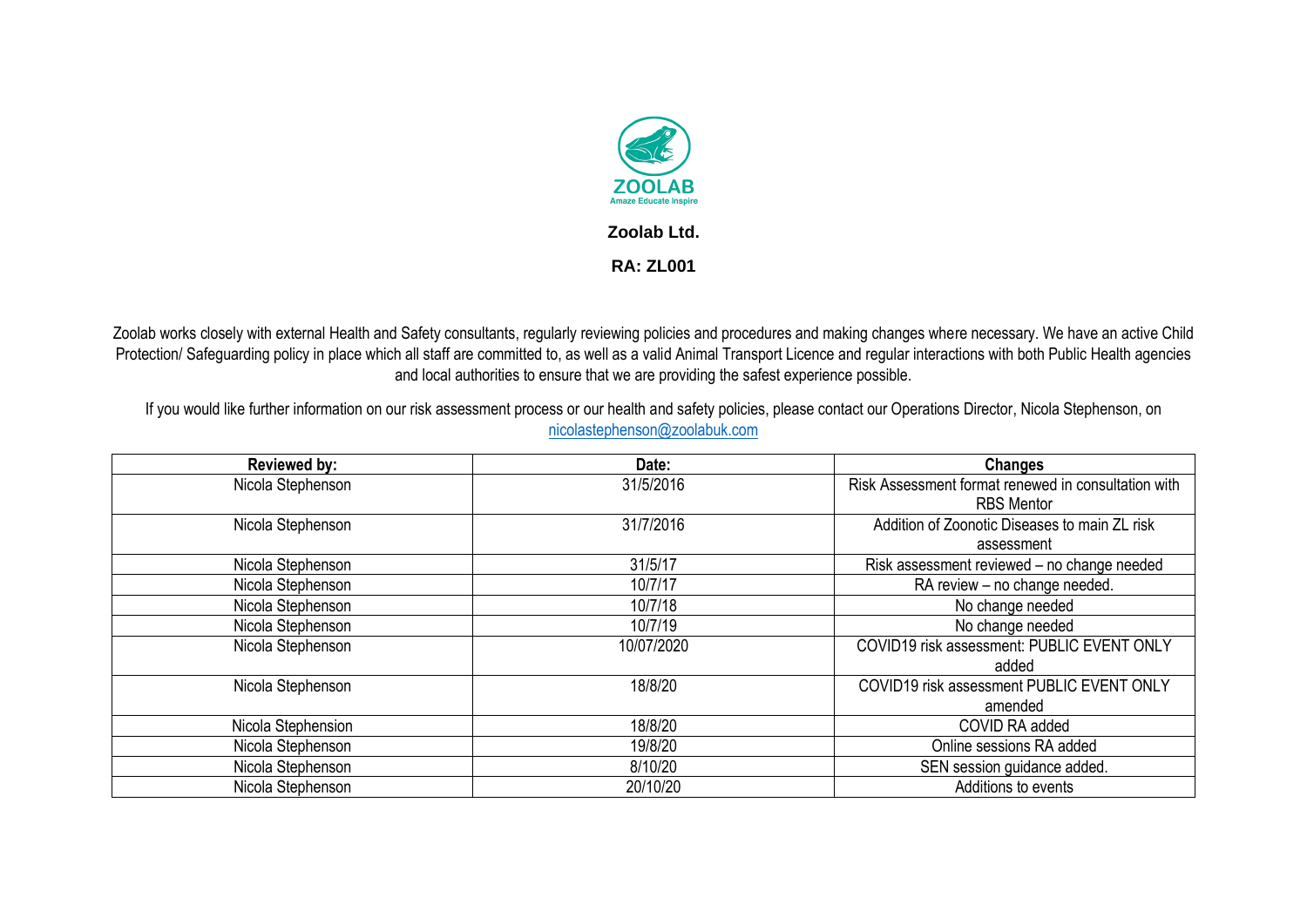| Nicola Stephenson | 20/10/20 | n/a                                                         |
|-------------------|----------|-------------------------------------------------------------|
| Nicola Stephenson | 20/1/21  | n/a                                                         |
| Nicola Stephenson | 22/2/21  | Local testing added, full review of RA, guidance re.        |
|                   |          | new variants                                                |
| Nicola Stephenson | 24/3/21  | Addition of provisional date for more than one session      |
|                   |          | per day                                                     |
| Nicola Stephenson | 26/4/21  | Change to more than one session a day                       |
|                   |          | Change to animal interaction.                               |
| Nicola Stephenson | 13/7/21  | Removal of limit to sessions per day from 19/7/21           |
| Nicola Stephenson | 13/7/21  | Removal of additional PPE between visits from 19/7/21       |
| Nicola Stephenson | 13/7/21  | Addition of lateral flow test internal requirement for care |
|                   |          | homes                                                       |
| Nicola Stephenson | 13/7/21  | Additional information re. adverse weather conditions.      |
| <b>NS</b>         | 21/9/21  | Confirmation that all presenters will be double             |
|                   |          | vaccinated by 11/11/21                                      |
| <b>NS</b>         | 14/10/21 | Confirmation that all rangers have an NHS covid pass        |
|                   |          | available for inspection on arrival at all venues.          |
| <b>NS</b>         | 9/12/21  | Confirmation that all presenters will receive their         |
|                   |          | booster vaccination at the earliest opportunity.            |
| <b>NS</b>         | 9/12/21  | LFT test taken by all presenters prior to each day of       |
|                   |          | sessions.                                                   |
| <b>NS</b>         | 9/12/21  | Requirement for facemasks to be worn within venues          |
|                   |          | for moving around reiterated as per 'plan B' guidance.      |
|                   |          | Visor during show if required.                              |
| <b>NS</b>         | 21/2/22  | Due to updated COVID guidance regarding 'living with        |
|                   |          | COVID' the following sections have been removed/            |
|                   |          | amended:                                                    |
|                   |          | Information to be provided prior to event.                  |
|                   |          | REMOVAL: Presenter will conduct a rapid                     |
|                   |          | COVID-19 test prior to each day of visits from              |
|                   |          | 13/12/21, results will be available for                     |
|                   |          | inspection. REPLACEMENT: Presenter will                     |
|                   |          | conduct a lateral flow test on request, prior to            |
|                   |          | a visit. Once charges come into force for this,             |
|                   |          | this should be covered by the customer either               |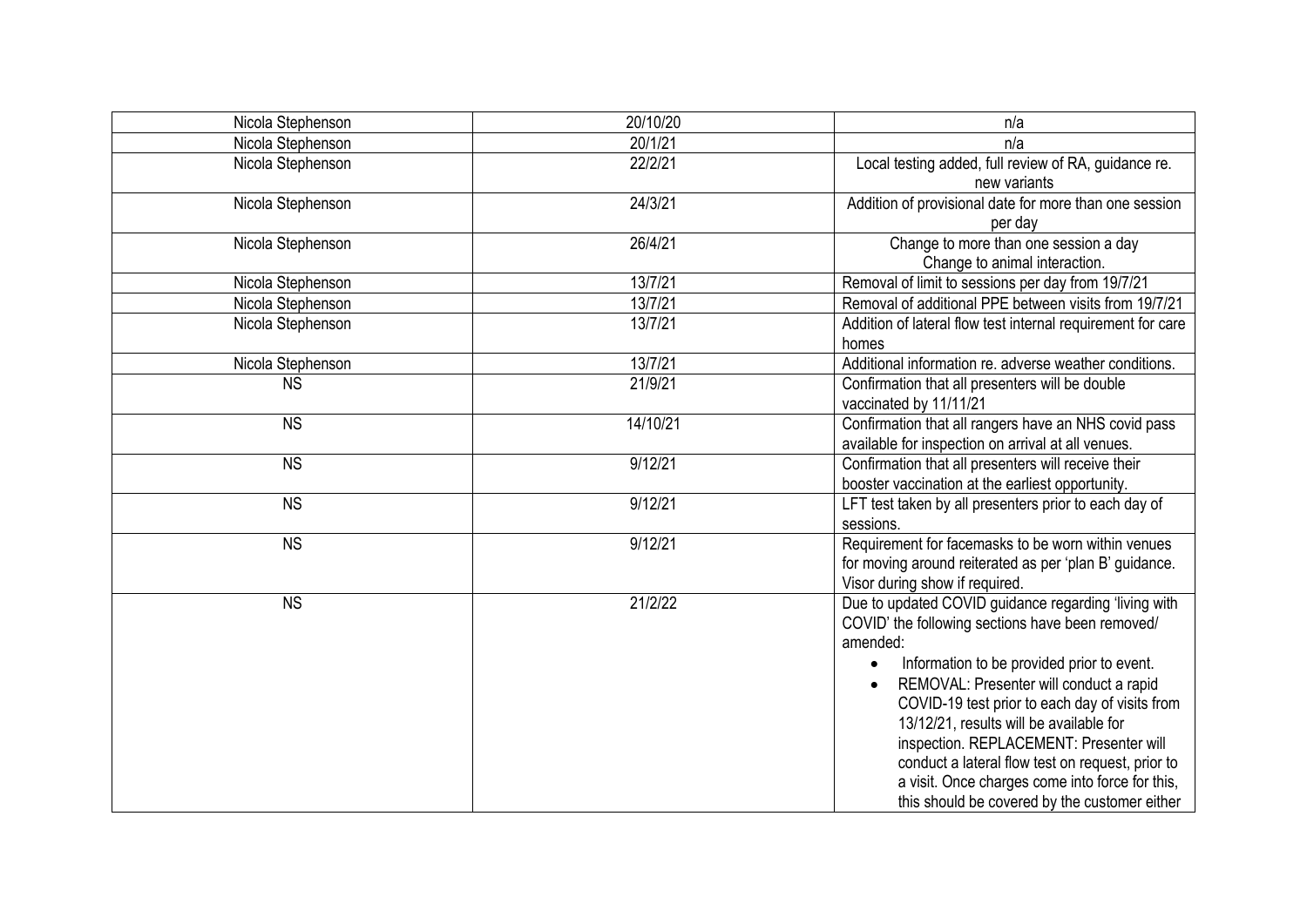|  | available on arrival or added to the cost of the<br>session.<br>Change of wording: Presenter will have NHS<br>$\bullet$<br>pass available on request.<br>Change of wording: All presenters are double<br>$\bullet$<br>vaccinated, and will receive booster at earliest<br>opportunity (unless medically exempt).<br>REMOVED: Any illness will be investigated<br>thoroughly and if displaying any sign of<br>COVID or flu related illness, they will be taken<br>off the road immediately for a test, and asked<br>to self-isolate until results have been<br>confirmed as negative. If positive they will self-<br>isolate for 14 days and all details of<br>whereabouts will be handed to the appropriate<br>professionals. REPLACED based on end of<br>isolation period/ free testing: Ranger will stay<br>at home if unable to work/ symptoms mimic<br>COVID symptoms.<br>REMOVAL: Presenters will have regular 1-2-1<br>with management team to ensure health and<br>wellbeing and to check for any signs of<br>COVID-19.<br>ADDITION: This PPE will be optional for use<br>$\bullet$<br>at the request of the venue, or presenters<br>preference.<br>REMOVAL: If presenter shows signs of<br>COVID-19 after event taking place we will<br>contact the venue staff immediately.<br>REMOVAL: Testing regime should be in place<br>$\bullet$<br>at venue if possible. |
|--|--------------------------------------------------------------------------------------------------------------------------------------------------------------------------------------------------------------------------------------------------------------------------------------------------------------------------------------------------------------------------------------------------------------------------------------------------------------------------------------------------------------------------------------------------------------------------------------------------------------------------------------------------------------------------------------------------------------------------------------------------------------------------------------------------------------------------------------------------------------------------------------------------------------------------------------------------------------------------------------------------------------------------------------------------------------------------------------------------------------------------------------------------------------------------------------------------------------------------------------------------------------------------------------------------------------------------------------------------------------------------|
|  | REMOVAL: Presenter will not be able to enter<br>$\bullet$<br>the staff room, and should be provided with a<br>quiet space for them and their animals, away                                                                                                                                                                                                                                                                                                                                                                                                                                                                                                                                                                                                                                                                                                                                                                                                                                                                                                                                                                                                                                                                                                                                                                                                               |
|  | from any main walkways.                                                                                                                                                                                                                                                                                                                                                                                                                                                                                                                                                                                                                                                                                                                                                                                                                                                                                                                                                                                                                                                                                                                                                                                                                                                                                                                                                  |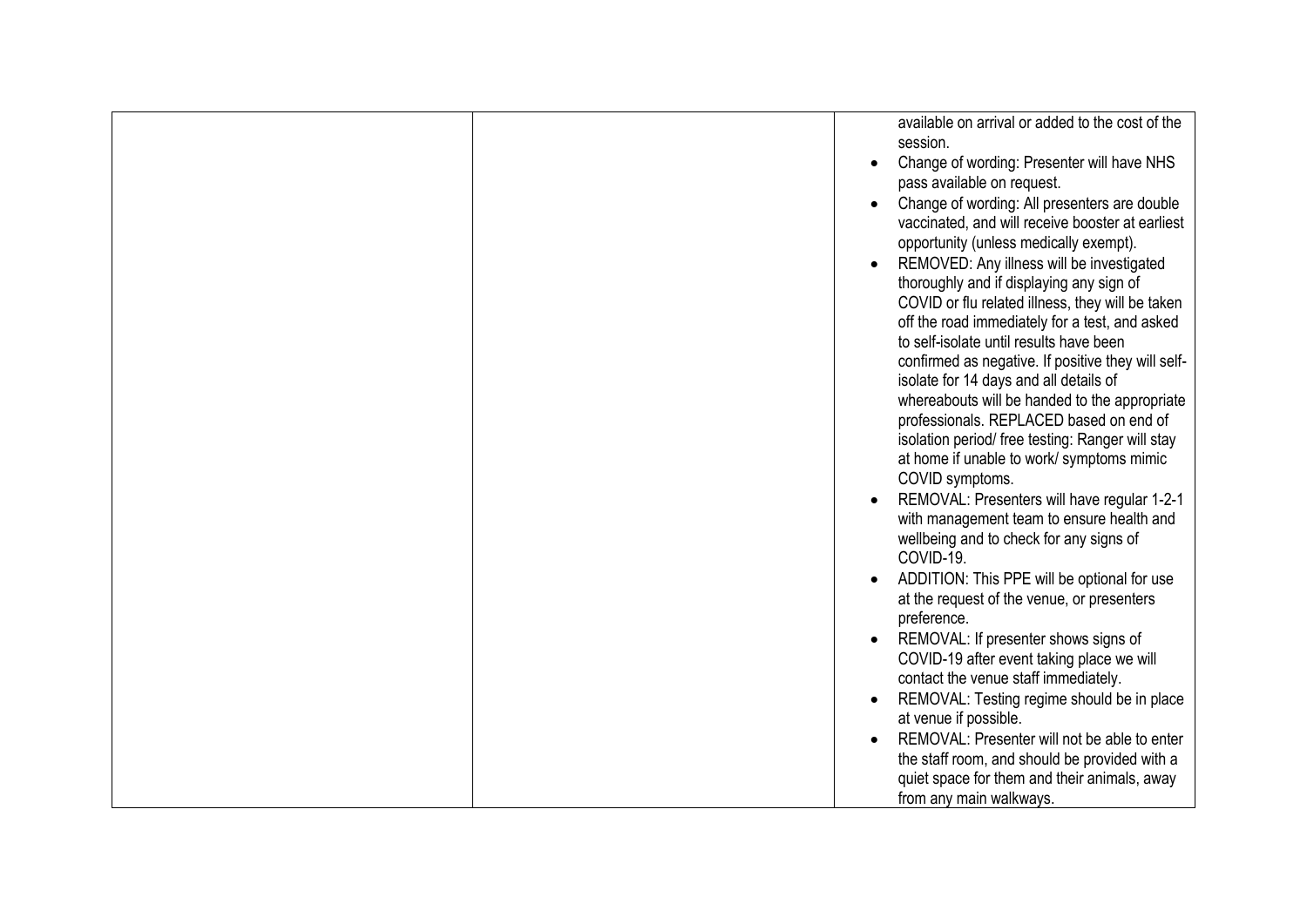|  | REMOVAL: Presenter will not be able to pose<br>$\bullet$<br>for photos.<br>Change of wording: Presenter will wear a face<br>$\bullet$<br>covering to move around the venue on<br>request (checking on arrival/ personal<br>preference).<br>Hand sanitiser (animal safe) used where<br>$\bullet$<br>needed and thorough handwashing to be<br>practiced prior to and after session.<br>Deletion of specific handling guidelines for<br>$\bullet$<br>COVID-19. Revert to original risk assessment<br>for this with guidance from any relevant venue<br>risk assessments on COVID-19. |
|--|-----------------------------------------------------------------------------------------------------------------------------------------------------------------------------------------------------------------------------------------------------------------------------------------------------------------------------------------------------------------------------------------------------------------------------------------------------------------------------------------------------------------------------------------------------------------------------------|
|--|-----------------------------------------------------------------------------------------------------------------------------------------------------------------------------------------------------------------------------------------------------------------------------------------------------------------------------------------------------------------------------------------------------------------------------------------------------------------------------------------------------------------------------------------------------------------------------------|

**Date for next review: 10/7/22**

# **COVID-19**

The COVID-19 coronavirus pandemic has stopped everyone in their tracks over the 2 years. Here at ZooLab, we have taken some time to review the way in which we do things, looking for alternative ways to bring animal interaction to audiences ensuring the prevention of COVID-19 transmission and keeping both our staff and audiences safe from this disease. This has very much been a partnership with our customers, as we work together before, during and after the event to ensure all steps have been taken to deliver our product with safety at the forefront of our minds. We have come a long way

You can expect us to request the following from you prior to the event:

- **Your risk assessment and any COVID-19 measures**: Our presenter should see a copy of this prior to attending your event to ensure they are able to follow any guidelines in place. It is also important for us to review your risk assessment to ensure both our staff and the audience are kept safe during the session(s).
- **The requirement for a lateral flow/ PCR test.** Once charges come into force this will be paid for by the customer.
- **Visitor access details/ sign in process** (including any track and trace requirements).
- **Details of the room/ area** in which the session(s) will take place, as well as an outline of how the audience(s) will move to and from the presentation area.
- Details of audience numbers for each session. For more open sessions, we need details of maximum permitted in the room/ area at one time, and how this will be controlled.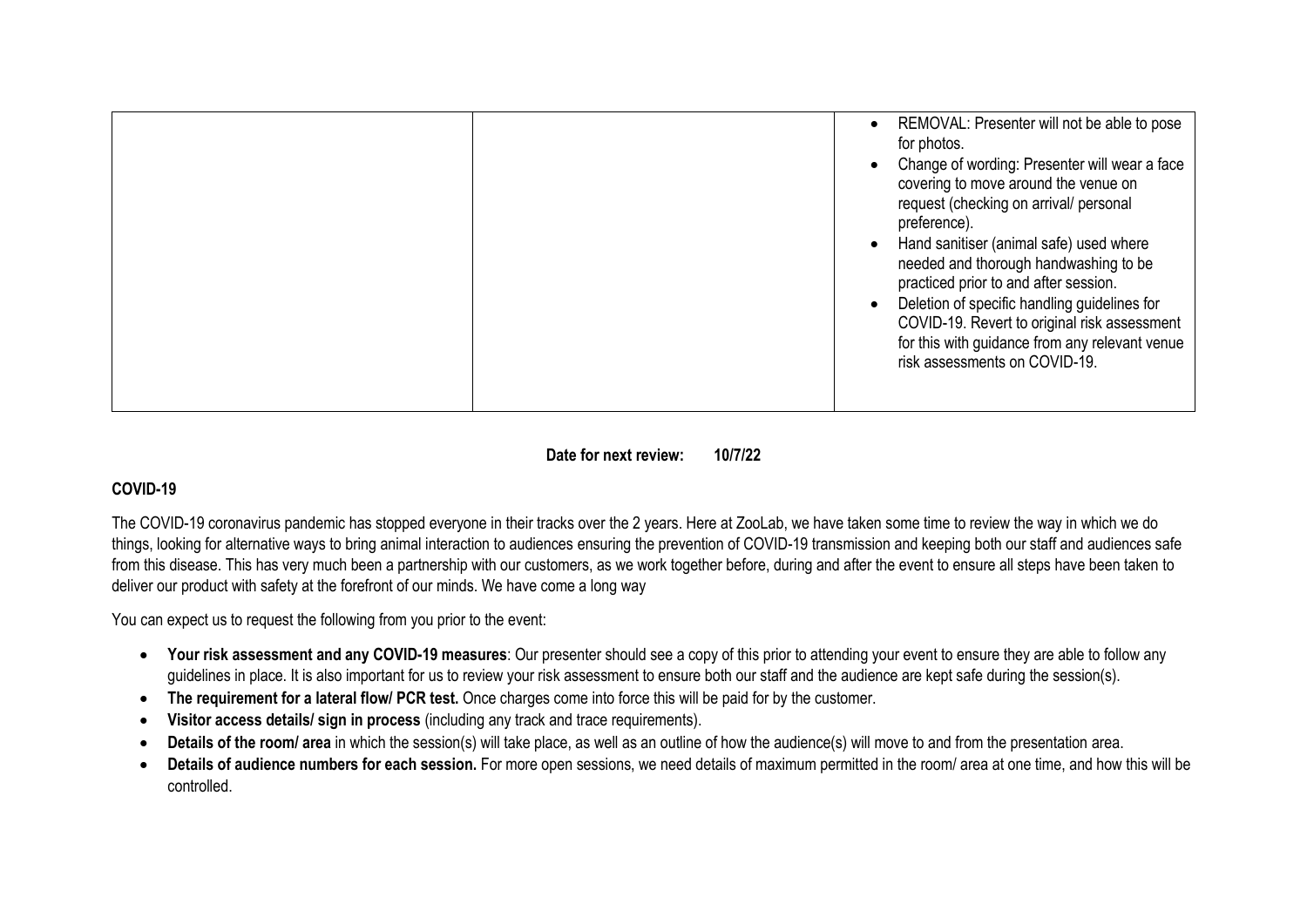- **Social distancing policy for audience members:** if a 2m/1m social distancing rule is in place, what, if anything, is in place to ensure this is adhered to? If no social distancing is necessary for audience members (for example a class bubble within an education setting) this should be clearly communicated with any guidance.
- **An outline of COVID-19 safety equipment available on site, and expectations** (I.E. Perspex screens/ hand sanitiser), along with expectations of presenter PPE to be worn (even if just in certain areas).
- **If our presenter will be on site for more than 2 hours, details of permitted areas for break/ lunch times.**
- Please note that as this is a live animal experience, animal welfare remains of the upmost importance. Animal welfare will be taken into account at all *times and may pose limitations as to what the presenter is able to do to modify a session.*
- *Animal interaction may be limited dependant on ranger risk assessment on the day. Emphasis mayl be put on observing the animal as opposed to physical touch dependant on circumstances.*
- *As every event is different, your booking agent will discuss the event with you in detail and we will inform you of the health and safety plan most suited for your event, including possible use of a Perspex screen to allow up-close observation, possible use of AV equipment to allow close up imaging, or physical interaction with the animal(s).*
- *As the COVID-19 pandemic is an ever-changing situation, our relevant risk assessment will be reviewed and amended as necessary on a regular basis.*

#### **COVID-19 Risk Assessment**

| <b>Hazard</b> | Who is at<br>risk? | Level of<br>risk<br>without<br>control<br>measures | <b>Control measures</b> | Level of risk<br><b>With control</b><br>measures | Responsible |
|---------------|--------------------|----------------------------------------------------|-------------------------|--------------------------------------------------|-------------|
|---------------|--------------------|----------------------------------------------------|-------------------------|--------------------------------------------------|-------------|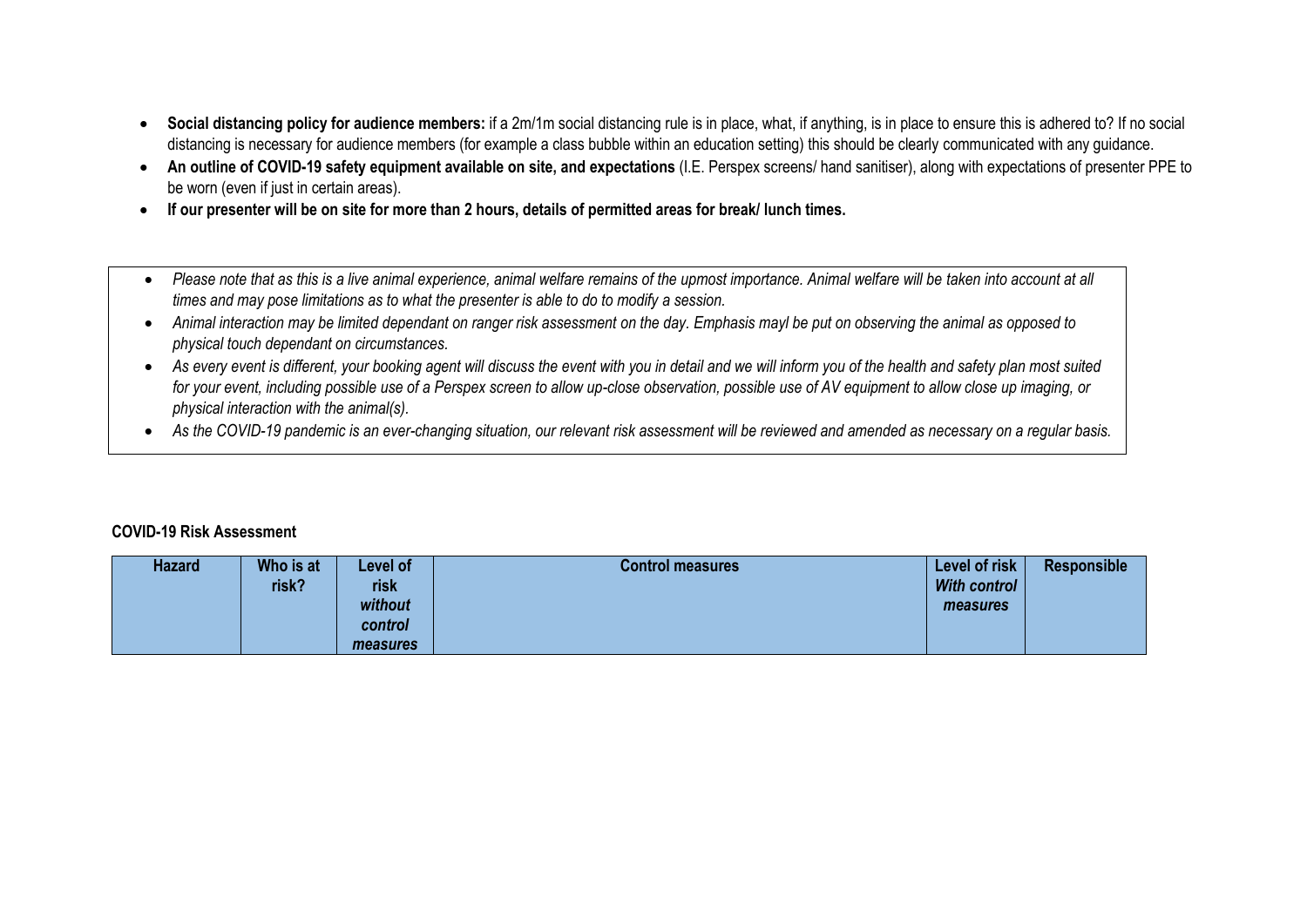| <b>Presenter has</b><br>lack of<br>information on<br>health and safety<br>practices in place<br>re. COVID-19 for<br>the specific<br>venue/Venue<br>staff unaware of<br>ZooLab specific<br>requirements<br>prior to presenter<br>arrival - lack of<br>preparation. | Audience/<br>presenter/<br>venue staff | High | Venue sent a copy of COVID-19 risk assessment with confirmation<br>email.<br>ZooLab staff will request the following information prior to event:<br>visitor RA with COVID-19 details.<br>$\mathcal{I}$ .<br>2.<br>Visitor access details/sign in process.<br>3.<br>Confirmed area for visitor handwashing/toilet facilities.<br>Details of room/ area in which sessions will take place.<br>4.<br>Confirmation of audience numbers for each session.<br>5.<br>6.<br>If presenter is conducting more than one session, details of<br>permitted area for break/lunches.                                                                                    | Low | All          |
|-------------------------------------------------------------------------------------------------------------------------------------------------------------------------------------------------------------------------------------------------------------------|----------------------------------------|------|----------------------------------------------------------------------------------------------------------------------------------------------------------------------------------------------------------------------------------------------------------------------------------------------------------------------------------------------------------------------------------------------------------------------------------------------------------------------------------------------------------------------------------------------------------------------------------------------------------------------------------------------------------|-----|--------------|
| <b>Presenter</b><br>awareness/<br>knowledge of<br>infection control<br>re. COVID-19                                                                                                                                                                               | Audience/<br>presenter/<br>venue staff | High | Our presenters have all completed the Pet Federation course -<br>$\bullet$<br>COVID-19 Disease control for Pet Professionals and are highly<br>competent in this area.<br>Our main risk assessment provides existing risk measures for<br>infection control and all field staff receive regular, extensive training<br>and support in this area on a regular basis.<br>Keeping track of new variants to ensure extra measures added if<br>needed.                                                                                                                                                                                                        | Low | ZooLab Staff |
| <b>Presenter</b><br>health/ spread<br>of COVID-19<br>between venues                                                                                                                                                                                               | Audience/<br>presenter/<br>venue staff | High | Presenter will conduct a lateral flow test on request, prior to a visit.<br>$\bullet$<br>Once charges come into force for this, this should be covered by<br>the customer either available on arrival or added to the cost of the<br>session.<br>Presenter will have NHS pass available on request.<br>All presenters are double vaccinated, and will receive booster at<br>earliest opportunity (unless medically exempt).<br>Ranger will stay at home if unable to work/symptoms mimic COVID<br>symptoms.<br>If the presenter is visiting more than 1 venue in a day, they will<br>complete a COVID safety checklist which will include the following: | Low | ZooLab staff |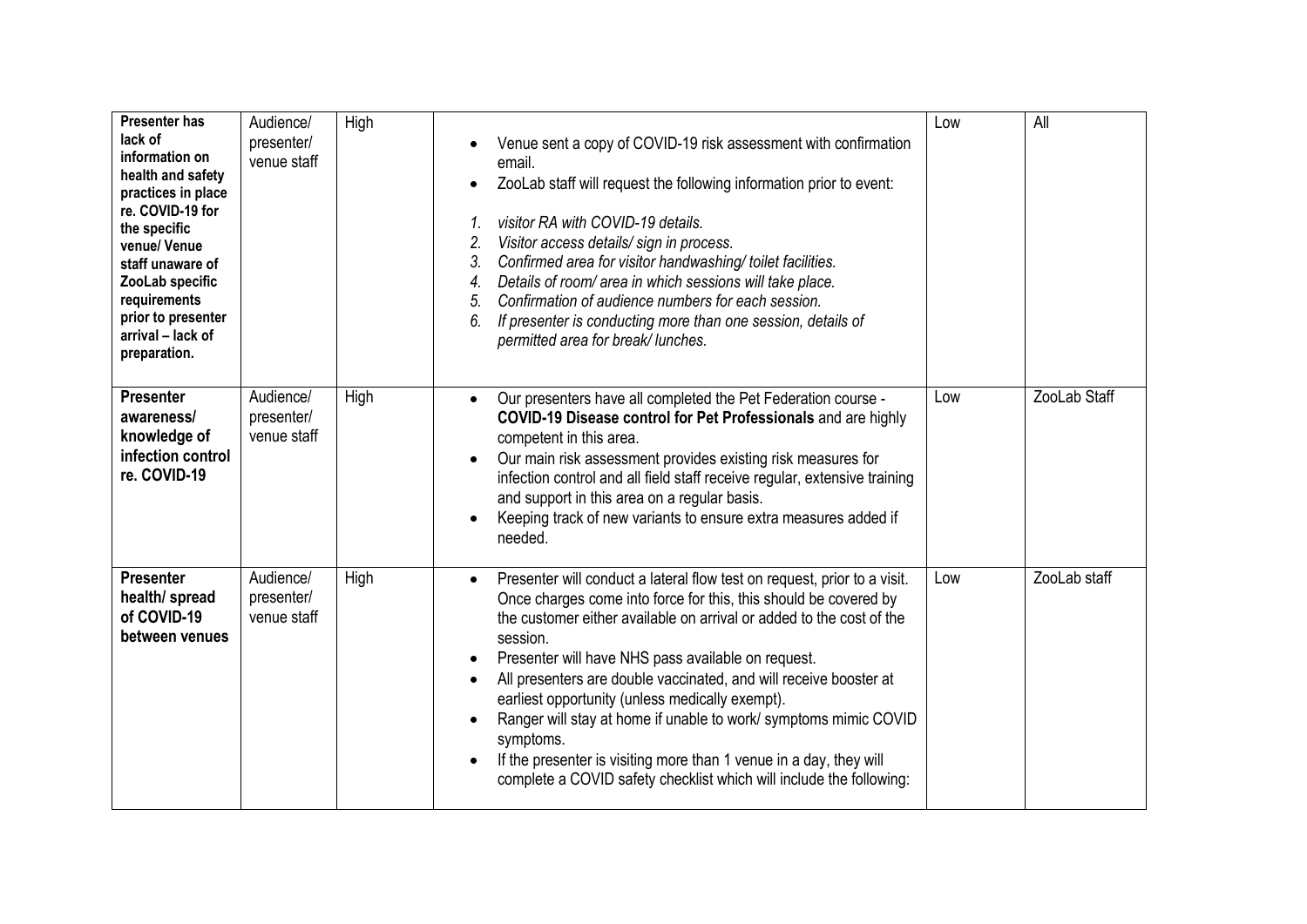|                                                          |                                        |      | Change of COVID safety equipment (facemask, visor,<br>$1_{\cdot}$<br>cleaning equipment etc.<br>Thorough clean of all animal equipment and any other<br>2.<br>equipment entering the following premises.<br>Thorough hand washing and sanitising on exit of first<br>3.<br>venue and on entrance to second. Thorough cleaning of<br>hands and equipment throughout.                                                                                                                                                                                                                                                             |     |                           |
|----------------------------------------------------------|----------------------------------------|------|---------------------------------------------------------------------------------------------------------------------------------------------------------------------------------------------------------------------------------------------------------------------------------------------------------------------------------------------------------------------------------------------------------------------------------------------------------------------------------------------------------------------------------------------------------------------------------------------------------------------------------|-----|---------------------------|
|                                                          |                                        |      | Presenter will have with them a face visor and gloves for use whilst<br>in session. They will also have a face mask for use when moving<br>around the venue. Presenter will have pet-safe hand sanitiser and<br>disinfectant to clean down any surfaces they have touched whilst at<br>venue. This PPE will be optional for use at the request of the venue,<br>or presenters preference.<br>All equipment will be disinfected appropriately.                                                                                                                                                                                   |     |                           |
| Someone in<br>attendance at<br>the event has<br>COVID-19 | Audience/<br>presenter/<br>venue staff | High | Presenter details will be provided prior to event for use with track<br>$\bullet$<br>and trace system if in place. Presenter can also give details on the<br>day and this should form part of the visitor sign in process.<br>If anyone shows signs of COVID-19 (high temperature/cough/loss<br>of senses) they should not attend the event. If the presenter comes<br>across someone who is visibly displaying signs of COVID-19 they<br>should alert venue staff immediately.                                                                                                                                                 | Low | Venue staff/<br>Presenter |
| <b>Presenter</b><br>movement<br>around the<br>venue      | Venue staff/<br>presenter/<br>Audience | High | Presenter will require a reserved parking space where possible,<br>$\bullet$<br>and someone should be on hand to meet them and ensure all<br>doors are open (minimising surface contact) and walkways clear<br>from entrance to their event space.<br>Presenter will wear a face covering to move around the venue on<br>request (checking on arrival/ personal preference).<br>Ideally our presenter will be positioned in the same space for the<br>duration of their time with you. This could be an empty classroom,<br>library space or gym hall – anywhere with lots of room to move<br>around and access to plug points. | Low | Venue staff/<br>Presenter |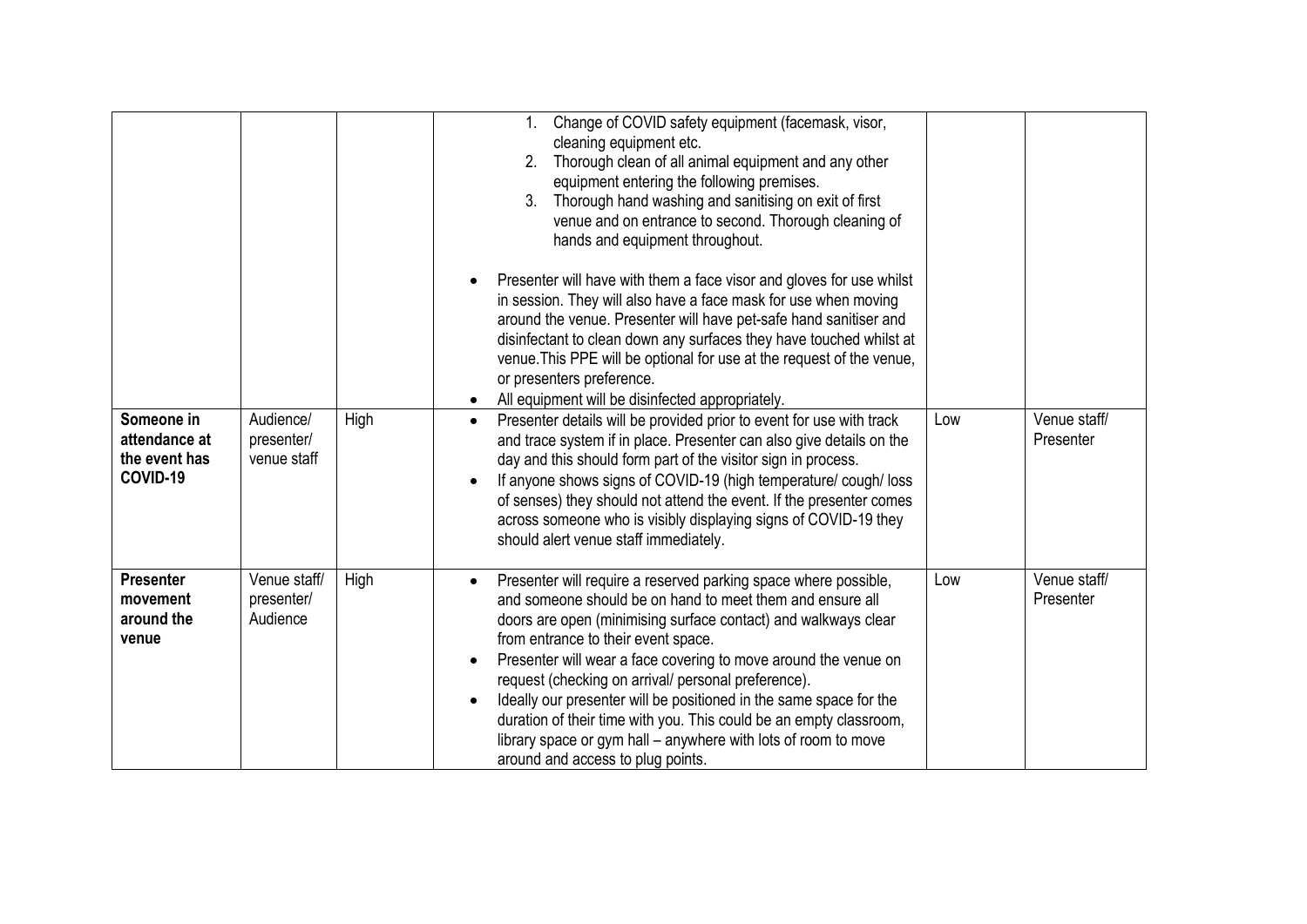|                                                                                     |                                        |        | If you need our presenter to move around classrooms, more time<br>should be included for disinfecting surfaces and equipment, and<br>this may be deducted from session time if needed.                                                                                                                                                                                                                                                                                                                                |     |                           |
|-------------------------------------------------------------------------------------|----------------------------------------|--------|-----------------------------------------------------------------------------------------------------------------------------------------------------------------------------------------------------------------------------------------------------------------------------------------------------------------------------------------------------------------------------------------------------------------------------------------------------------------------------------------------------------------------|-----|---------------------------|
| <b>Presenter</b><br>contact with<br>audience<br>members<br>(children and<br>adults) | Audience/<br>venue staff/<br>Presenter | High   | Presenter will avoid close contact with all members of venue staff/<br>audience. They will maintain a safe distance at all times.<br>Presenter will have their own stationery supplies for sign in/other<br>purposes throughout their time at the venue.<br>Presenter will not be able to accept tea/ coffee or lunch from the<br>venue and will have their own with them.<br>Hand sanitiser (animal safe) used where needed and thorough<br>handwashing to be practiced prior to and after session.                  | Low | Venue staff/<br>presenter |
| Infection control<br>products<br>harmful to our<br>animals                          | Animals                                | Medium | Some hand gel can be harmful to our animals, so we would ask<br>that this is not used until after any handling has occurred.<br>Thorough hand washing should take place directly before and after<br>the session and time should be allowed for this.<br>For non-contact sessions hand gel should be used throughout.<br>Presenter may wear gloves throughout and these will be changed<br>at the end of each session.<br>Presenter uses Safe4 hand gel which is safe for our animals, and<br>known to kill COVID-19. | Low | All                       |

#### **ZooLab Risk Assessment**

#### • **Part 1: Animals**

As a company dealing with both animals and children, Zoolab takes health and safety extremely seriously. To this end, all animals used are hand reared and are accustomed to being handled regularly. Animals are rotated where necessary. All animals are cared for at home with our presenters. Our Animal Husbandry and Welfare team provide full training with regards to safe animal handling practices and husbandry guidance, as well as conducting regular assessments and checks on animal health and husbandry/ handling techniques used by the presenters. In the interests of hygiene, animal enclosures are cleaned regularly and a strict hand washing regime is established at the beginning of each session. Audience numbers do not exceed 35, and audience layout is done in such a way to minimise stress and safety for both the audience and the animals.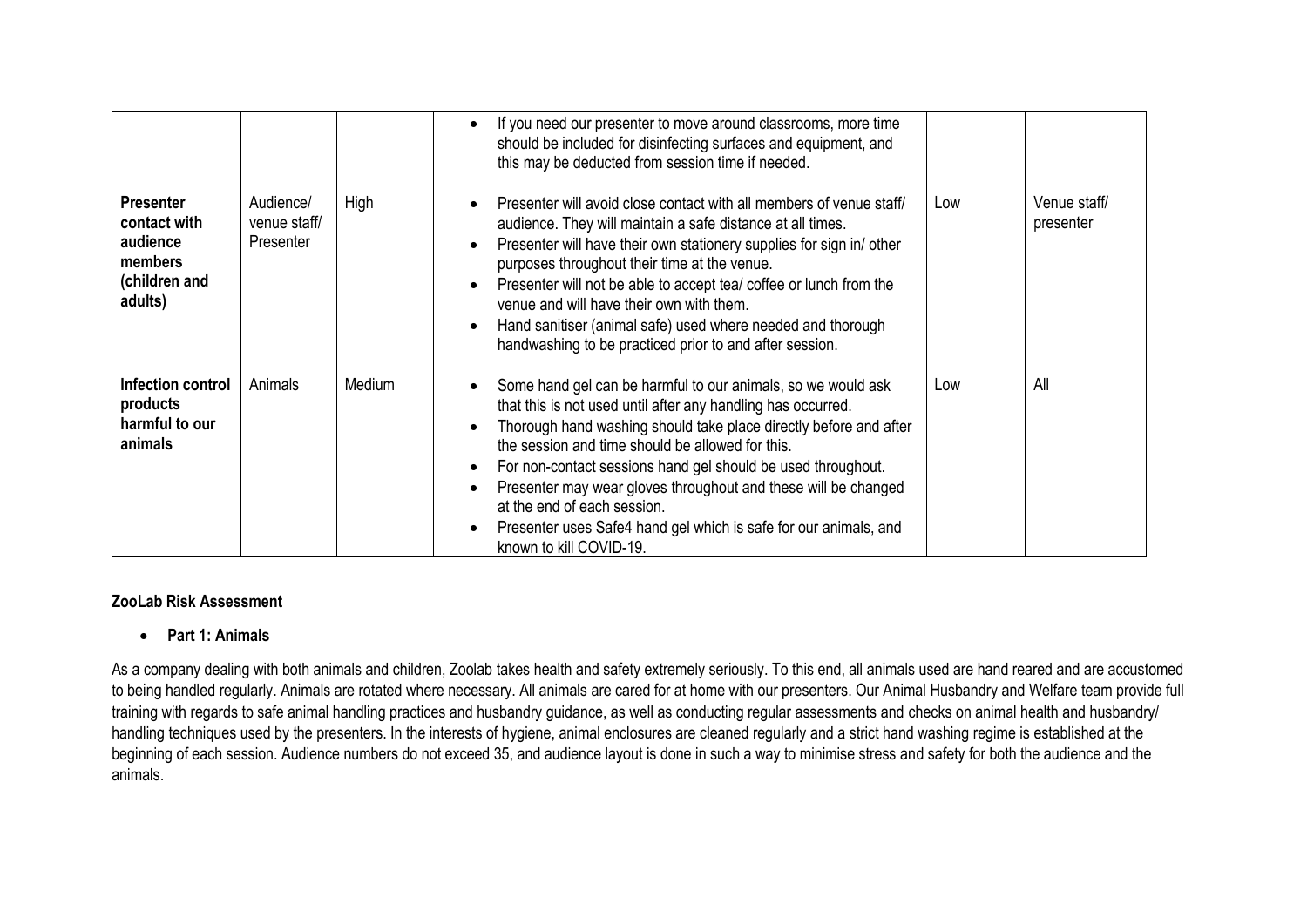| <b>Animal</b>           | <b>Hazard</b>                                                                                               | Who is at risk?     | <b>Control measures</b>                                                                                                                                                                                                                                                                                                                                                 | <b>Level of risk</b> | <b>Responsible</b>     |
|-------------------------|-------------------------------------------------------------------------------------------------------------|---------------------|-------------------------------------------------------------------------------------------------------------------------------------------------------------------------------------------------------------------------------------------------------------------------------------------------------------------------------------------------------------------------|----------------------|------------------------|
| <b>Millipede</b>        | Secretion of fluid<br>potentially harmful to<br>eyes or if ingested.<br>Potential to stain hands.<br>Escape | Audience/ presenter | Presenter instructs<br>audience on correct<br>handling procedures/<br>presenter will keep control<br>of the animal at all times.<br>Any secretion will be<br>washed off immediately.<br>Audience advised not to<br>touch mouth or eyes.<br>Animal kept in a secure<br>enclosure and supervised<br>at all times. If escape<br>happens, presenter will<br>retrieve animal | Low<br>Low           | Presenter<br>Presenter |
| <b>Giant Land Snail</b> | Escape                                                                                                      | Audience            | immediately.<br>Animal kept in a secure<br>enclosure and supervised<br>at all times. If escape<br>happens, presenter will<br>retrieve animal<br>immediately.                                                                                                                                                                                                            | Low                  | Presenter              |
| Cockroach               | Escape                                                                                                      | Audience            | Animal kept in a secure<br>enclosure and supervised<br>at all times. If escape<br>happens, presenter will<br>retrieve animal<br>immediately.                                                                                                                                                                                                                            | Low                  | Presenter              |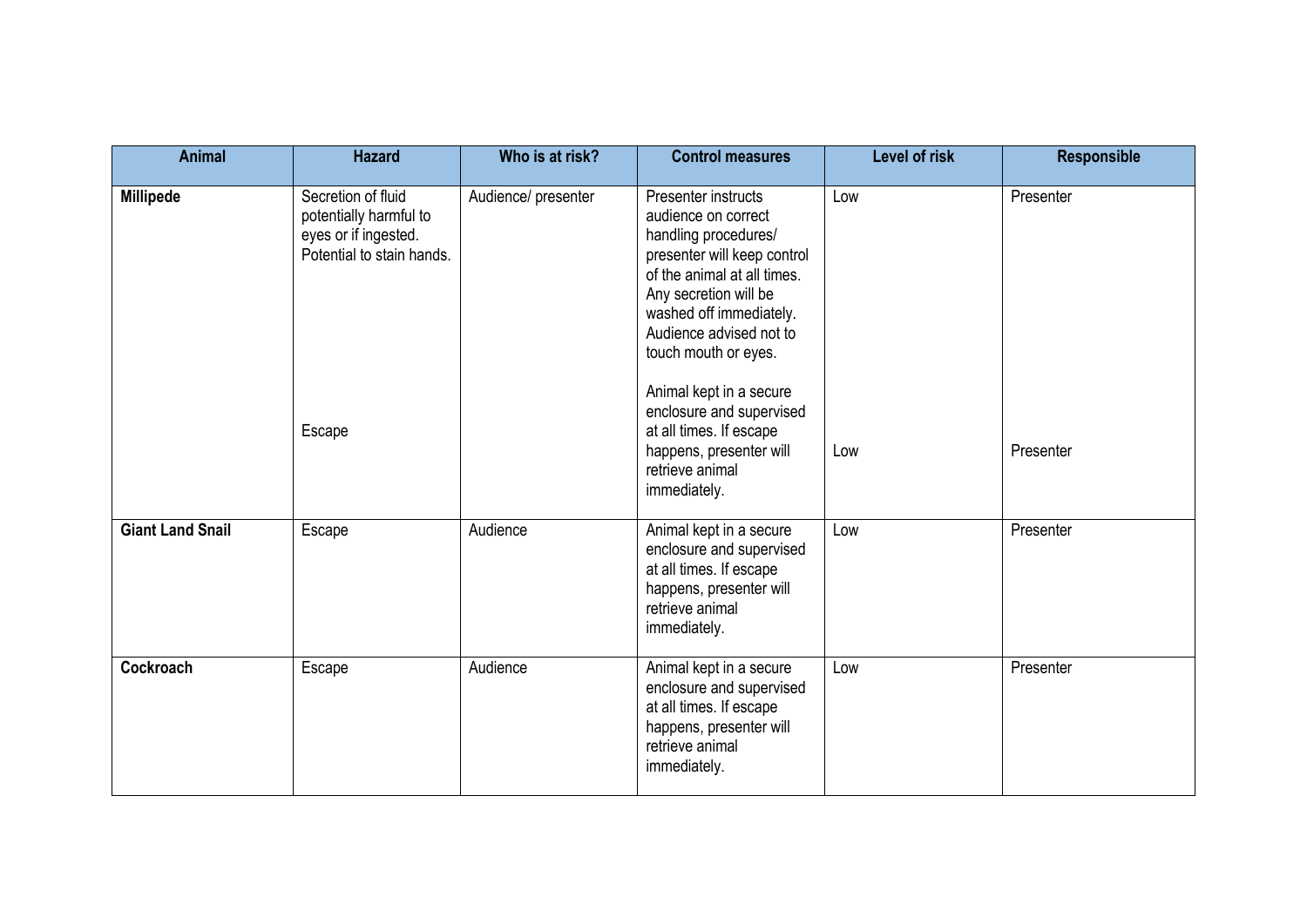| <b>Stick Insect</b> | Escape               | Audience            | Animal kept in a secure<br>enclosure and supervised<br>at all times. If escape<br>happens, presenter will<br>retrieve animal<br>immediately.                                                                                                                                                                 | Low      | Presenter |
|---------------------|----------------------|---------------------|--------------------------------------------------------------------------------------------------------------------------------------------------------------------------------------------------------------------------------------------------------------------------------------------------------------|----------|-----------|
| <b>Tarantula</b>    | Flicking hairs/ bite | Audience/ presenter | Animal is kept in enclosure<br>and only handled by the<br>presenter if necessary.<br>Only tarantulas that are not<br>highly venomous are used.<br>In event of a bite (similar to<br>that of a rodent) or hair<br>flick, the presenter will<br>secure the animal and<br>seek medical assistance if<br>needed. | Low/Med  | Presenter |
|                     | Escape               | Audience            | Animal kept in a secure<br>enclosure and supervised<br>at all times. If escape<br>happens, presenter will<br>retrieve animal<br>immediately.                                                                                                                                                                 | Low      | Presenter |
| Scorpion            | Sting                | Audience            | Animal is kept in enclosure<br>and only handled by the<br>presenter if necessary. If<br>stung (similar to that of a<br>bee/wasp) the presenter<br>will secure the animal and<br>seek medical assistance if<br>needed.                                                                                        | Low/ Med | Presenter |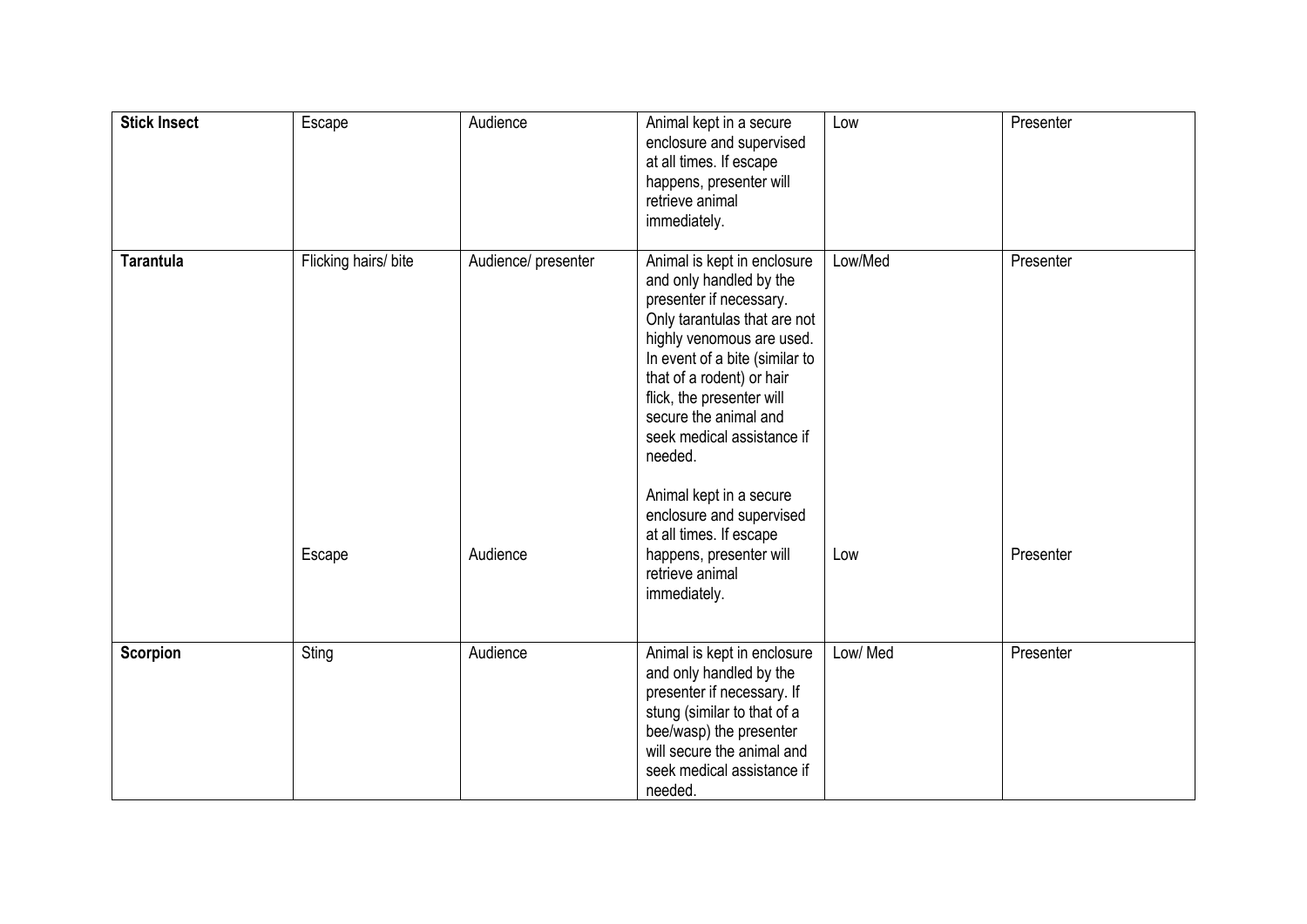|              | Escape             | Audience            | Animal kept in a secure<br>enclosure and supervised<br>at all times. If escape<br>happens, presenter will<br>retrieve animal<br>immediately.                                                                                                                                    | Low | Presenter |
|--------------|--------------------|---------------------|---------------------------------------------------------------------------------------------------------------------------------------------------------------------------------------------------------------------------------------------------------------------------------|-----|-----------|
| Frog         | Escape             | Audience            | Animal kept in a secure<br>enclosure and supervised<br>at all times. If escape<br>happens, presenter will<br>retrieve animal<br>immediately.                                                                                                                                    | Low | Presenter |
| <b>Toad</b>  | Escape             | Audience            | Animal kept in a secure<br>enclosure and supervised<br>at all times. If escape<br>happens, presenter will<br>retrieve animal<br>immediately.                                                                                                                                    | Low | Presenter |
| <b>Snake</b> | Bite, constriction | Audience/ presenter | Snakes used are non-<br>venomous. Ranger keeps<br>snakes head away from<br>the audience. Snakes<br>chosen for docile nature. In<br>the event of a bite<br>occurring, the presenter<br>will secure the animal in its<br>enclosure and seek<br>medical assistance if<br>required. | Low | Presenter |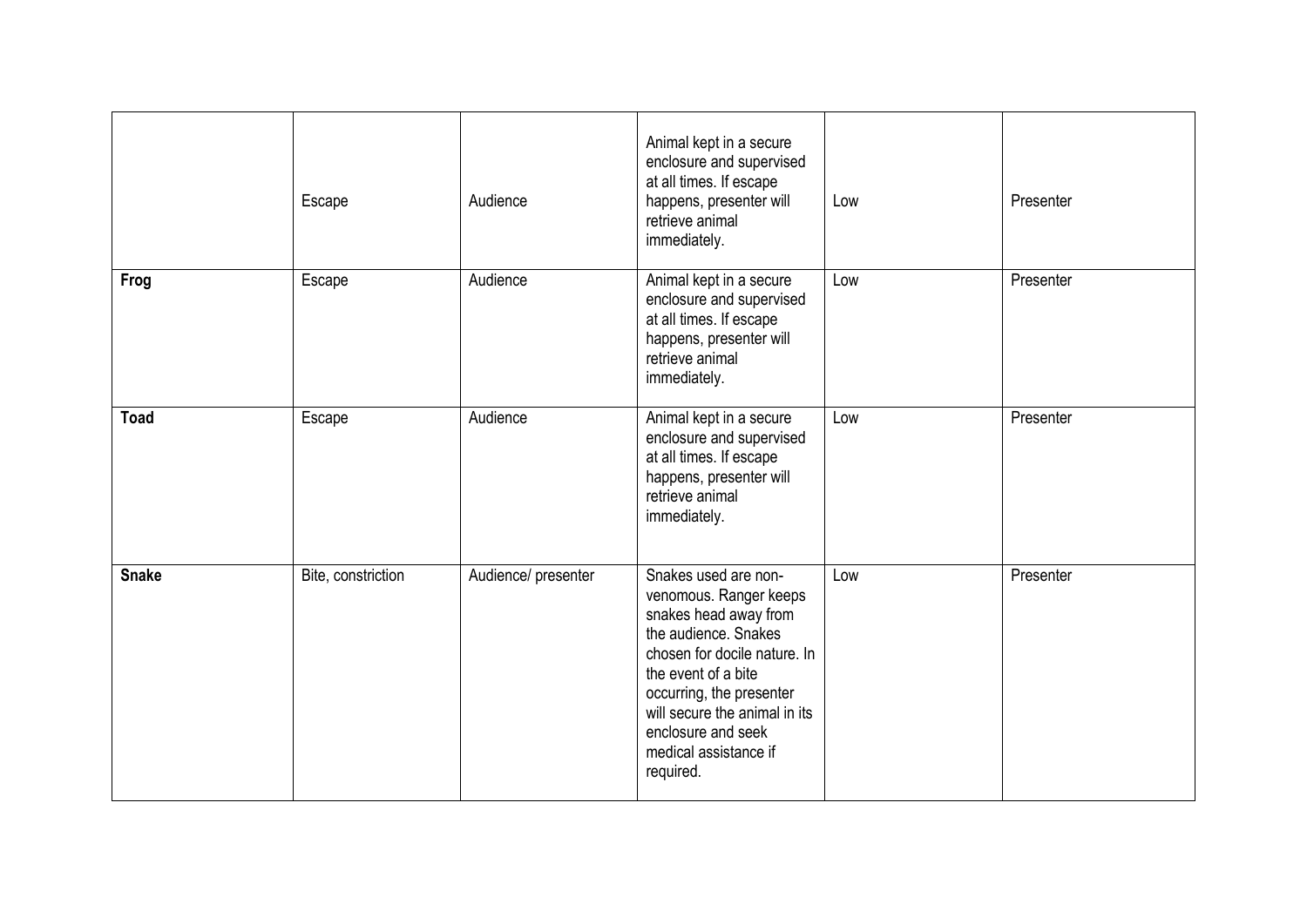|        | Escape        | Audience            | Animal kept in a secure<br>enclosure and supervised<br>at all times. If escape<br>happens, presenter will<br>retrieve animal<br>immediately.                                                                                                                                                                                                                                              | Low | Presenter |
|--------|---------------|---------------------|-------------------------------------------------------------------------------------------------------------------------------------------------------------------------------------------------------------------------------------------------------------------------------------------------------------------------------------------------------------------------------------------|-----|-----------|
| Lizard | Bite/ scratch | Audience/ presenter | The presenter will instruct<br>on correct handling<br>procedures. Presenter will<br>keep the animals head/<br>claws away from the<br>audience. In the event of a<br>bite/ scratch occurring, the<br>presenter will secure the<br>animal in its enclosure and<br>seek medical assistance if<br>required.<br>Animal kept in a secure<br>enclosure and supervised<br>at all times. If escape | Low | Presenter |
|        | Escape        | Audience            | happens, presenter will<br>retrieve animal<br>immediately.                                                                                                                                                                                                                                                                                                                                | Low | Presenter |
| Rat    | Bite/ scratch | Audience/ presenter | Rats used are hand reared<br>and reluctant to bite/<br>scratch. The presenter will<br>keep control of the rat and<br>supervise interaction at all                                                                                                                                                                                                                                         | Low | Presenter |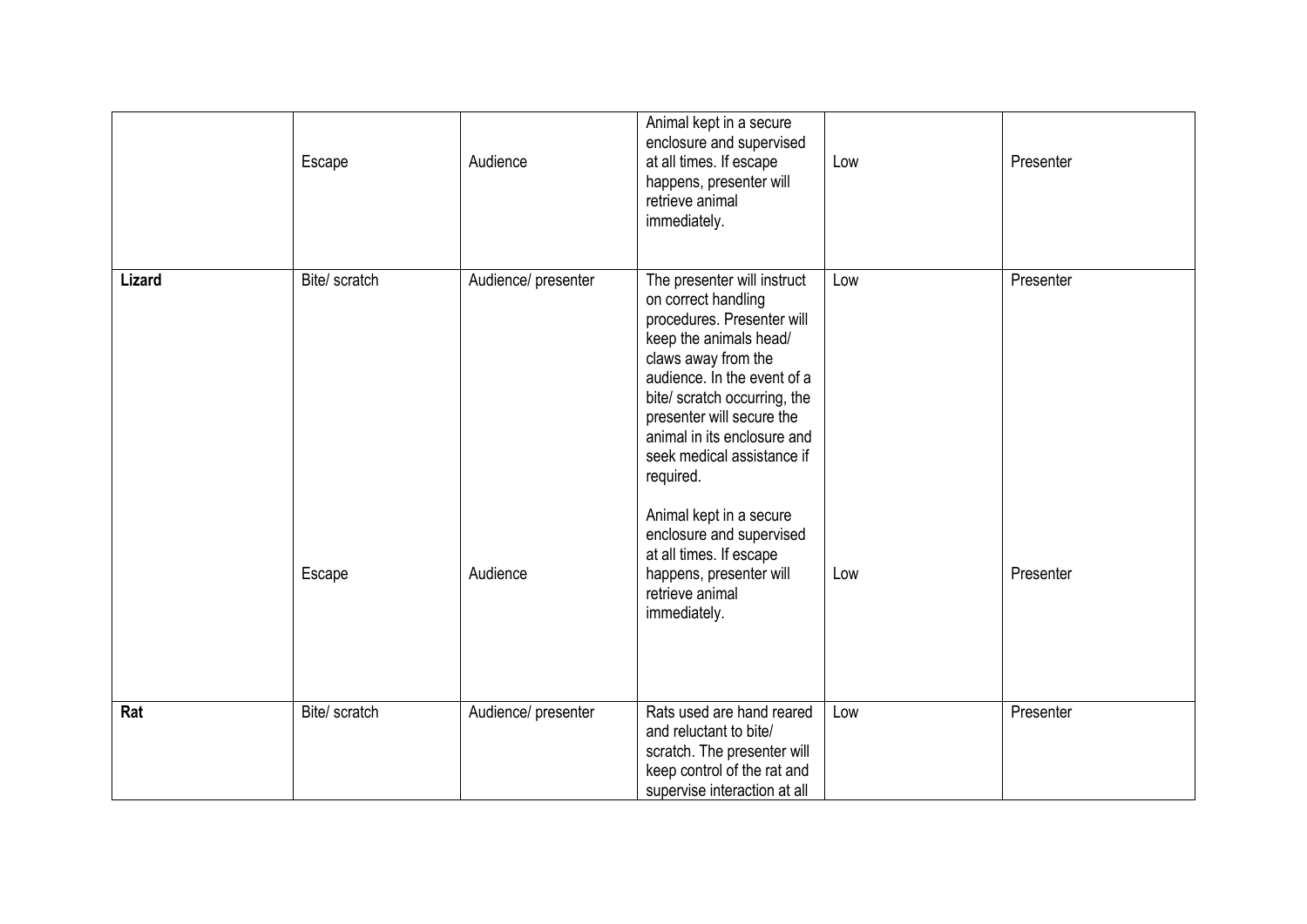|               |                     |                     | times. If a bite/ scratch<br>occurs, the presenter will<br>secure the animal in its<br>enclosure and seek                                                                                                                                                                                                  |     |           |
|---------------|---------------------|---------------------|------------------------------------------------------------------------------------------------------------------------------------------------------------------------------------------------------------------------------------------------------------------------------------------------------------|-----|-----------|
|               |                     |                     | medical assistance if<br>required.                                                                                                                                                                                                                                                                         |     |           |
|               | Escape              | Audience            | Animal kept in a secure<br>enclosure and supervised<br>at all times. If escape<br>happens, presenter will<br>retrieve animal<br>immediately.                                                                                                                                                               | Low | Presenter |
| <b>Gerbil</b> | Bite/ scratch       | Audience/ presenter | Gerbils used are hand<br>reared and reluctant to<br>bite/ scratch. The<br>presenter will keep control<br>of the gerbil and supervise<br>interaction at all times. If a<br>bite/ scratch occurs, the<br>presenter will secure the<br>animal in its enclosure and<br>seek medical assistance if<br>required. | Low | Presenter |
|               | Escape              | Audience            | Animal kept in a secure<br>enclosure and supervised<br>at all times. If escape<br>happens, presenter will<br>retrieve animal<br>immediately.                                                                                                                                                               | Low | Presenter |
| <b>Rabbit</b> | Bite/ kick/ scratch | Audience/ presenter | Rabbits are hand reared<br>and reluctant to bite/ kick/                                                                                                                                                                                                                                                    | Low | Presenter |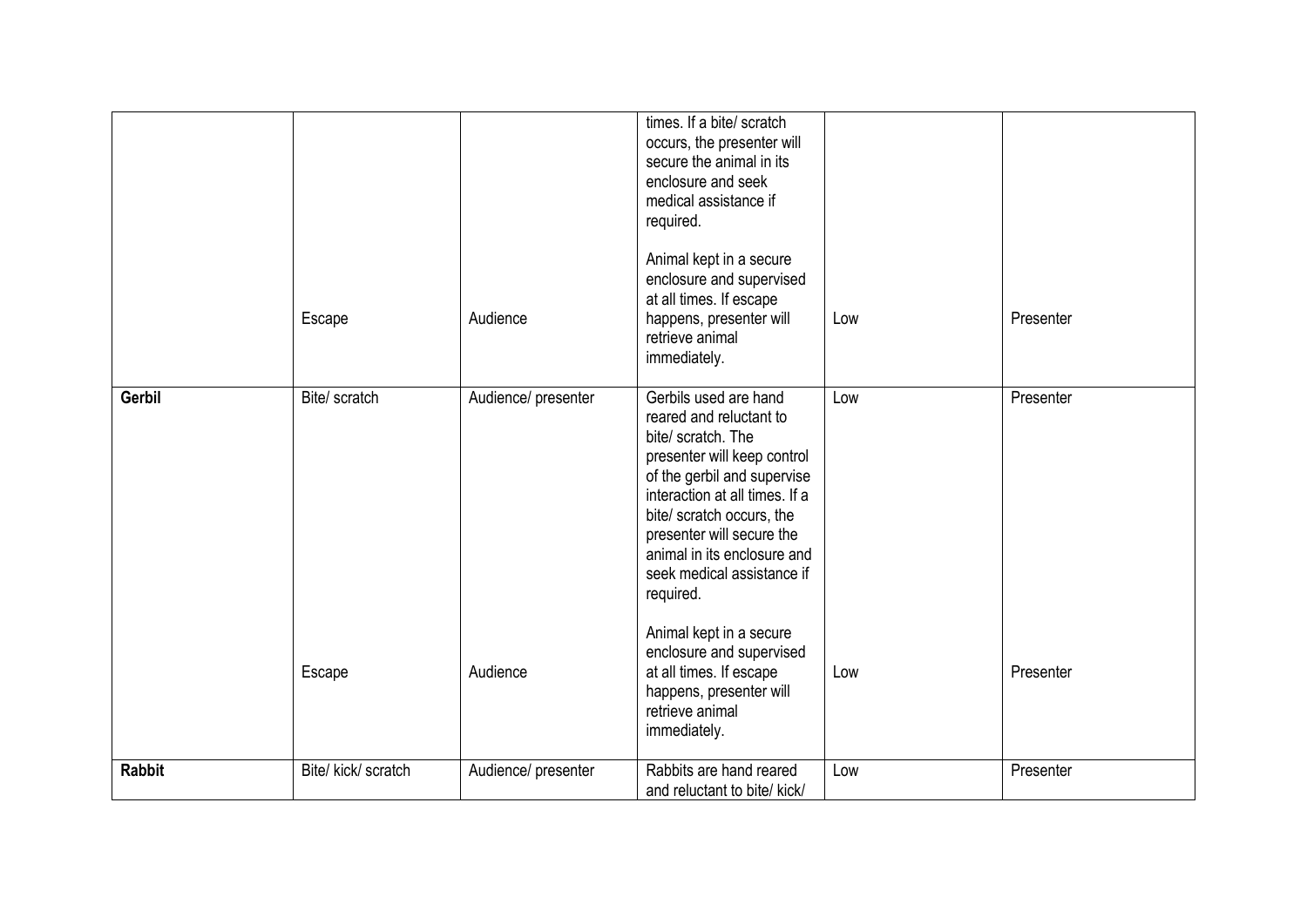|          | Escape                  | Audience                        | scratch. The presenter will<br>keep control of the rabbit at<br>all times and supervise<br>interaction at all times. If a<br>bite/ scratch/ kick occurs,<br>the presenter will secure<br>the animal in its enclosure<br>and seek medical<br>assistance if required.<br>Animal kept in a secure<br>enclosure and supervised<br>at all times. If escape<br>happens, presenter will<br>retrieve animal<br>immediately.            | Low        | Presenter              |
|----------|-------------------------|---------------------------------|--------------------------------------------------------------------------------------------------------------------------------------------------------------------------------------------------------------------------------------------------------------------------------------------------------------------------------------------------------------------------------------------------------------------------------|------------|------------------------|
| Hedgehog | Bite/ scratch<br>Escape | Audience/ presenter<br>Audience | Hedgehogs used are hand<br>reared and reluctant to<br>bite/ scratch. The<br>presenter will keep control<br>of the hedgehog and<br>supervise interaction at all<br>times. If a bite/ scratch<br>occurs, the presenter will<br>secure the animal in its<br>enclosure and seek<br>medical assistance if<br>required.<br>Animal kept in a secure<br>enclosure and supervised<br>at all times. If escape<br>happens, presenter will | Low<br>Low | Presenter<br>Presenter |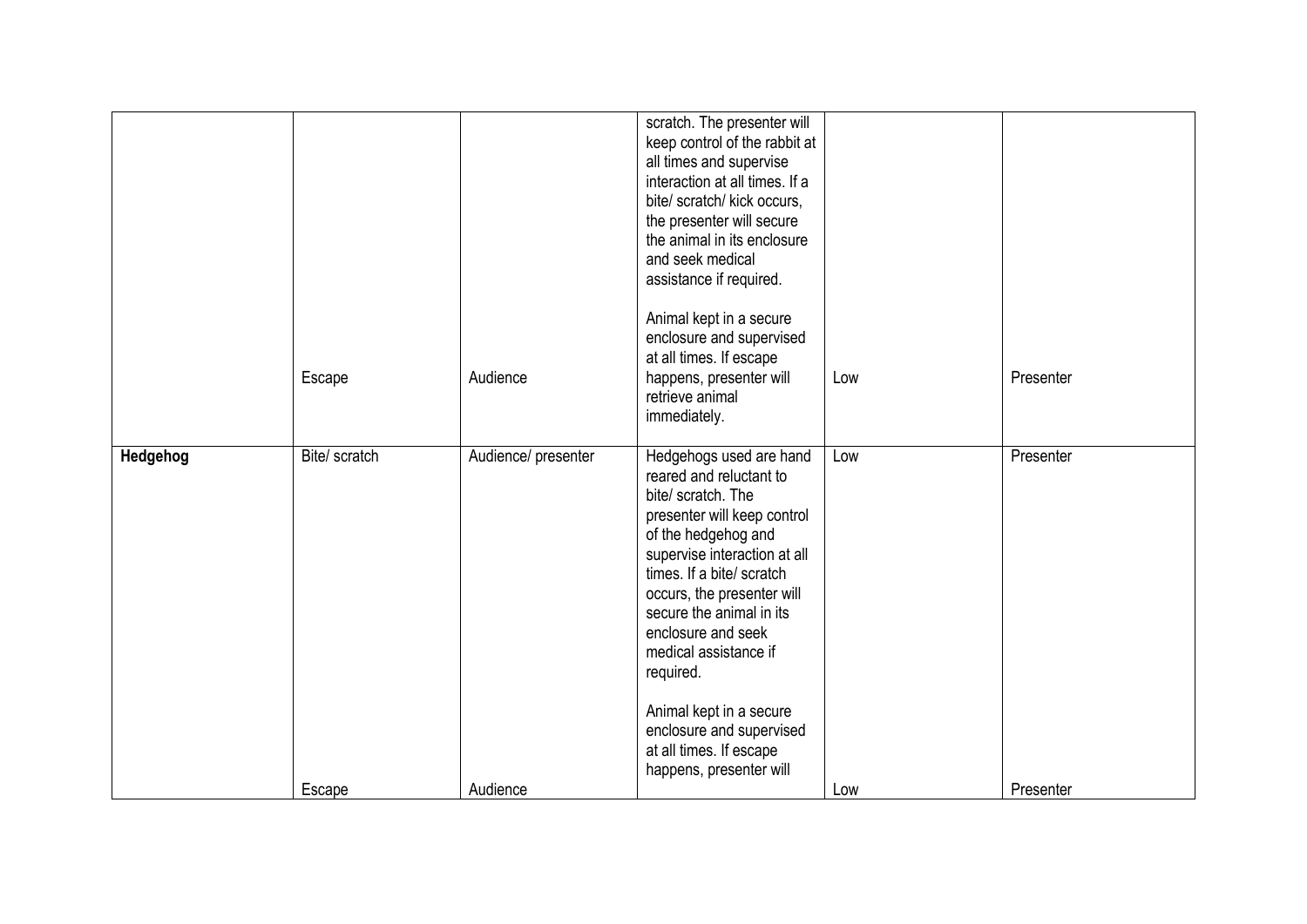|                   |               |                     | retrieve animal<br>immediately.                                                                                                                                                                                                                                                                                      |     |           |
|-------------------|---------------|---------------------|----------------------------------------------------------------------------------------------------------------------------------------------------------------------------------------------------------------------------------------------------------------------------------------------------------------------|-----|-----------|
| <b>Guinea Pig</b> | Bite/ scratch | Audience/ presenter | Guinea Pig used are hand<br>reared and reluctant to<br>bite/ scratch. The<br>presenter will keep control<br>of the guinea pig and<br>supervise interaction at all<br>times. If a bite/ scratch<br>occurs, the presenter will<br>secure the animal in its<br>enclosure and seek<br>medical assistance if<br>required. | Low | Presenter |
|                   | Escape        | Audience            | Animal kept in a secure<br>enclosure and supervised<br>at all times. If escape<br>happens, presenter will<br>retrieve animal<br>immediately.                                                                                                                                                                         | Low | Presenter |

## **Part 2: Zoonotic Disease transmission**

*Zoonotic: Pertaining to a zoonosis: a disease that can be transmitted from animals to people or, more specifically, a disease that normally exists in animals but that can infect humans.* 

Much has been written about the likelihood of disease transmission between animals and people. Whilst the majority of these diseases are not serious the elimination of risk when in contact with any animal is of prime importance. This risk assessment looks at the activity of presenting with animals and the way in which our presenters address the issues of safe handling and prevention of disease transmission.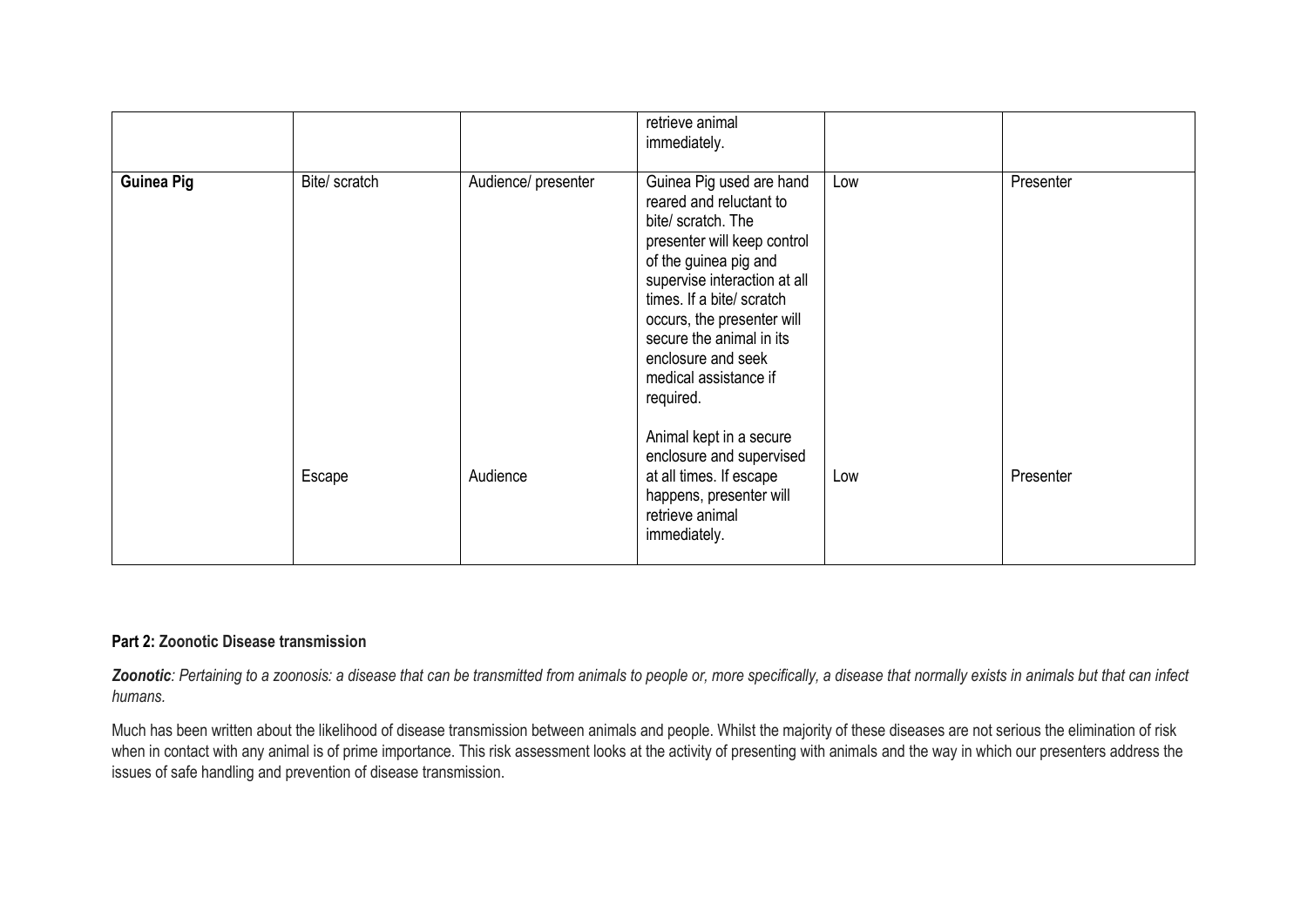Although there are a great deal of diseases that have the potential of transferring from animals to people, the methods of preventing this transmission are common to all. Our presenters employ a range of techniques and procedures to prevent this.

- 1. Prior to the start of all public presentations, in schools and all other venues, the presenter will carry out a safety briefing during which they will inform the audience that it is important to wash hands after the session and not to place fingers in their mouths. This briefing will be audience and age appropriate and will be policed throughout the session and, where appropriate, immediately after.
- 2. All Zoolab animals are sourced from captive stock and not wild caught sources. This ethical approach ensures that Zoolab animals are free from strains of diseases commonly associated with wild populations.
- 3. Certain animals are known to carry a higher risk of transmission of disease. These are either not used in Zoolab presentations or are not handled but kept in their carry box during the presentation.

| <b>Hazard</b>                                                                                      | Who is at risk?     | <b>Control measures</b>                                                                                                                                                                                                                                                         | <b>Level of risk</b> | <b>Responsible</b>     |
|----------------------------------------------------------------------------------------------------|---------------------|---------------------------------------------------------------------------------------------------------------------------------------------------------------------------------------------------------------------------------------------------------------------------------|----------------------|------------------------|
| <b>Risk of disease/ infection</b><br>transfer through the public/<br>presenter handling the animal | Audience/ presenter | Presenter will wash their hands<br>directly before a show<br>commences, and directly after.<br>Presenter will advise at the<br>beginning and the end of a<br>show that the audience should<br>wash their hands. Venue staff<br>are prompted to facilitate this if<br>necessary. | Low                  | Presenter/ venue staff |
| Animal is not suitable for<br>handling                                                             | Audience/ presenter | Animal is kept in secure<br>enclosure for the duration of the<br>session, with the public able to<br>observe through clear Perspex.                                                                                                                                             | Low                  | Presenter              |
| Animals may carry disease                                                                          | Audience/ presenter | All animals are checked by a<br>trusted vet on a regular basis.<br>Animals will be provided with<br>vaccinations where necessary.                                                                                                                                               | Low                  | Presenter              |
| Animal housing can harbour<br>disease                                                              | Audience/ presenter | Housing is regularly disinfected<br>and fresh bedding added daily.                                                                                                                                                                                                              | Low                  | Presenter              |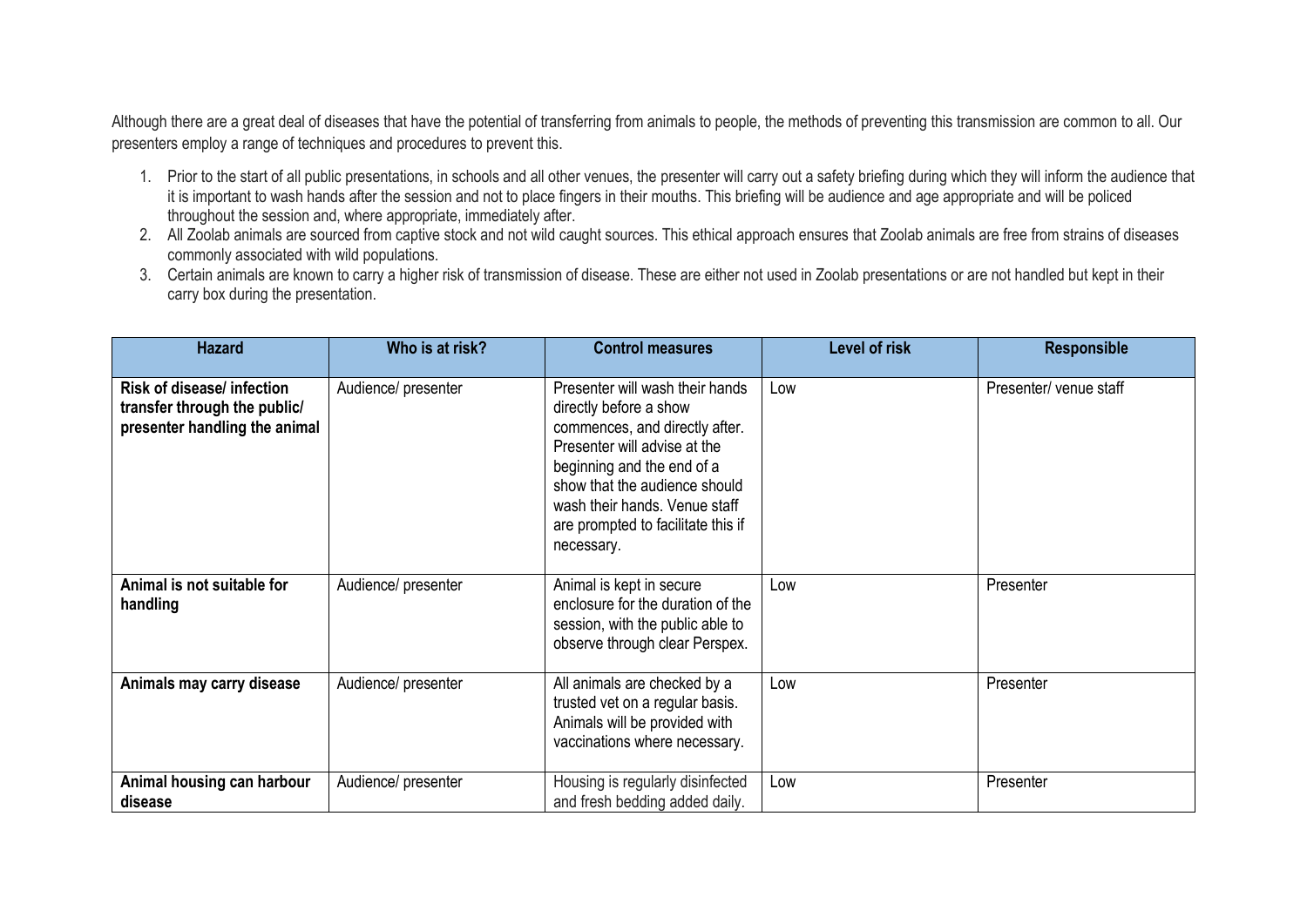|                                 |                     | Where necessary, housing is<br>replaced.                                                                                                                                                                                                                                         |     |           |
|---------------------------------|---------------------|----------------------------------------------------------------------------------------------------------------------------------------------------------------------------------------------------------------------------------------------------------------------------------|-----|-----------|
| <b>Risk of bites/ scratches</b> | Audience/ presenter | The presenter will always keep<br>control of the animal, keeping<br>its head/ claws/ tail away from<br>the audience where necessary.<br>Animals will not be used if they<br>are unsuitable for handling.<br>Gentle, safe handling<br>techniques used to keep the<br>animal calm. | Low | Presenter |
| Animal is unwell                | Audience/ presenter | Animals are kept at home with<br>the presenter who ensures<br>optimum health. Animals will<br>not be used if unwell. An<br>alternative will be used.                                                                                                                             | Low | Presenter |

# **Part 3: Health and Safety**

Zoolab takes health and safety very seriously and would never compromise the audience or the animals in any way. All procedures have been created in conjunction with education providers to ensure that we continue to comply with the relevant standards. We have an internal Field Compliance Policy in place, and staff are assessed regularly on this via random spot checks from senior team members.

Effective health and safety relies on the cooperation of venue staff.

| <b>Hazard</b> | Who is at risk? | <b>Control measures</b> | Level of risk | <b>Responsible</b> |
|---------------|-----------------|-------------------------|---------------|--------------------|
|               |                 |                         |               |                    |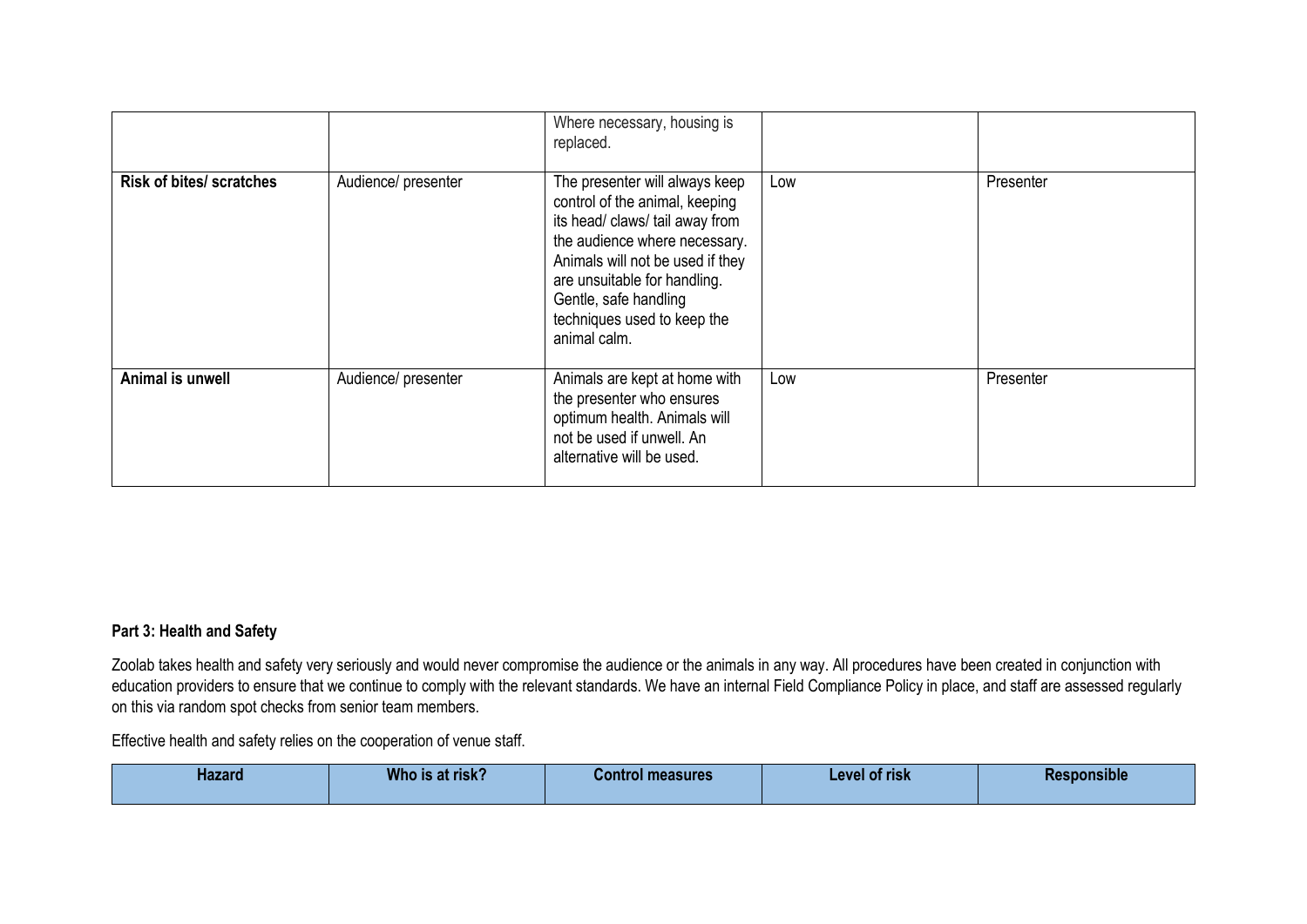| <b>Crowd control</b>    | Audience | Session sizes are limited to 35<br>participants maximum.<br>Presenter will advise on desired<br>set up of the audience. Venue<br>staff should ensure smooth<br>transition of groups in and out<br>of the venue space.                                                                                                                                                                                                                                                                                                                                                                                                                                      | Low     | Venue staff                  |
|-------------------------|----------|------------------------------------------------------------------------------------------------------------------------------------------------------------------------------------------------------------------------------------------------------------------------------------------------------------------------------------------------------------------------------------------------------------------------------------------------------------------------------------------------------------------------------------------------------------------------------------------------------------------------------------------------------------|---------|------------------------------|
| Allergies/ phobias      | Audience | Audience will be introduced to<br>the animals in a supportive<br>environment. Audience will be<br>invited to handle animals, not<br>obliged to. Presenter will notify<br>staff of anyone seen to be<br>displaying signs of extreme<br>fear/ phobia. Venue staff<br>responsible for alerting<br>presenter/ head office to any<br>allergies/ phobias prior to the<br>session commencing. The<br>presenter reserves the right to<br>remove an animal from a<br>presentation if the audience<br>seem particularly stressed or<br>uneasy.<br>Venue staff responsible for<br>delivering any first aid needed,<br>including Epi-pens or similar for<br>allergies. | Low/Med | Presenter/ venue staff       |
| Adult/ child protection | Audience | Rigorous recruitment process.<br>All staff enhanced CRB/<br>Disclosure Scotland/ Access NI<br>checked. Renewed every 3<br>years.                                                                                                                                                                                                                                                                                                                                                                                                                                                                                                                           | Low     | Senior Management/ Presenter |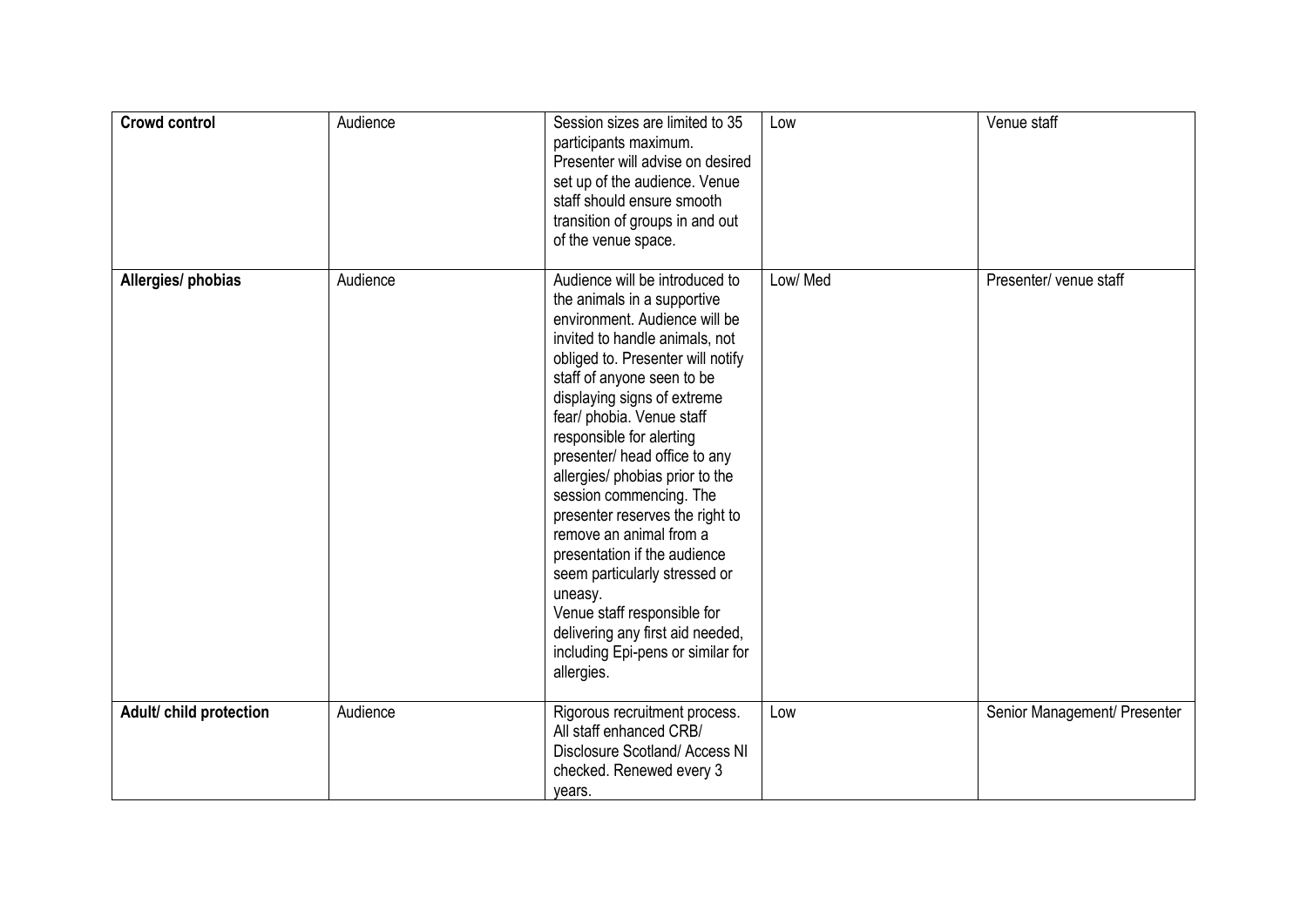|                  |                    | Staff come in fully branded<br>Zoolab uniform.<br>Zoolab has an active Child<br>Protection/ Safeguarding policy<br>in place.                                                                                                                                                                                                                                                                                                                                                  |      |                        |
|------------------|--------------------|-------------------------------------------------------------------------------------------------------------------------------------------------------------------------------------------------------------------------------------------------------------------------------------------------------------------------------------------------------------------------------------------------------------------------------------------------------------------------------|------|------------------------|
| Animal transport | Presenter/ animals | Zoolab holds a valid Animal<br>Transport Licence. Animals are<br>transported in appropriate<br>secure housing, with adequate<br>heating supply/ cooling<br>measures and ample access to<br>water. Animals are not<br>transported for long periods of<br>time. Animals are rotated where<br>necessary to ensure minimal<br>stress. Venue staff should<br>ensure access to power points<br>within the venue space so that<br>heating supplies can be<br>continued where needed. | .Low | Presenter/ venue staff |

# **Part 4: Outdoor Events**

We are happy to conduct sessions in an outdoor space, but this is subject to change based on the outcome of a risk assessment conducted by the presenter(s) on the day of the visit. Factors such as weather, access to an electricity point, and a safe, quiet space for the animals to be housed when not on display will all be taken into account. It is beneficial to have an alternative space available within a sheltered environment in the event of adverse weather conditions.

| <b>Hazard</b>              | Who is at risk | <b>Control measures</b>                                                                                                     | Level of risk | <b>Responsible</b>            |
|----------------------------|----------------|-----------------------------------------------------------------------------------------------------------------------------|---------------|-------------------------------|
| Adverse weather conditions | Animals        | Animals will be kept in a safe,<br>quiet place with access to an<br>electricity point for heat mats/<br>other heat sources. | Low           | <b>Presenter/ Venue Staff</b> |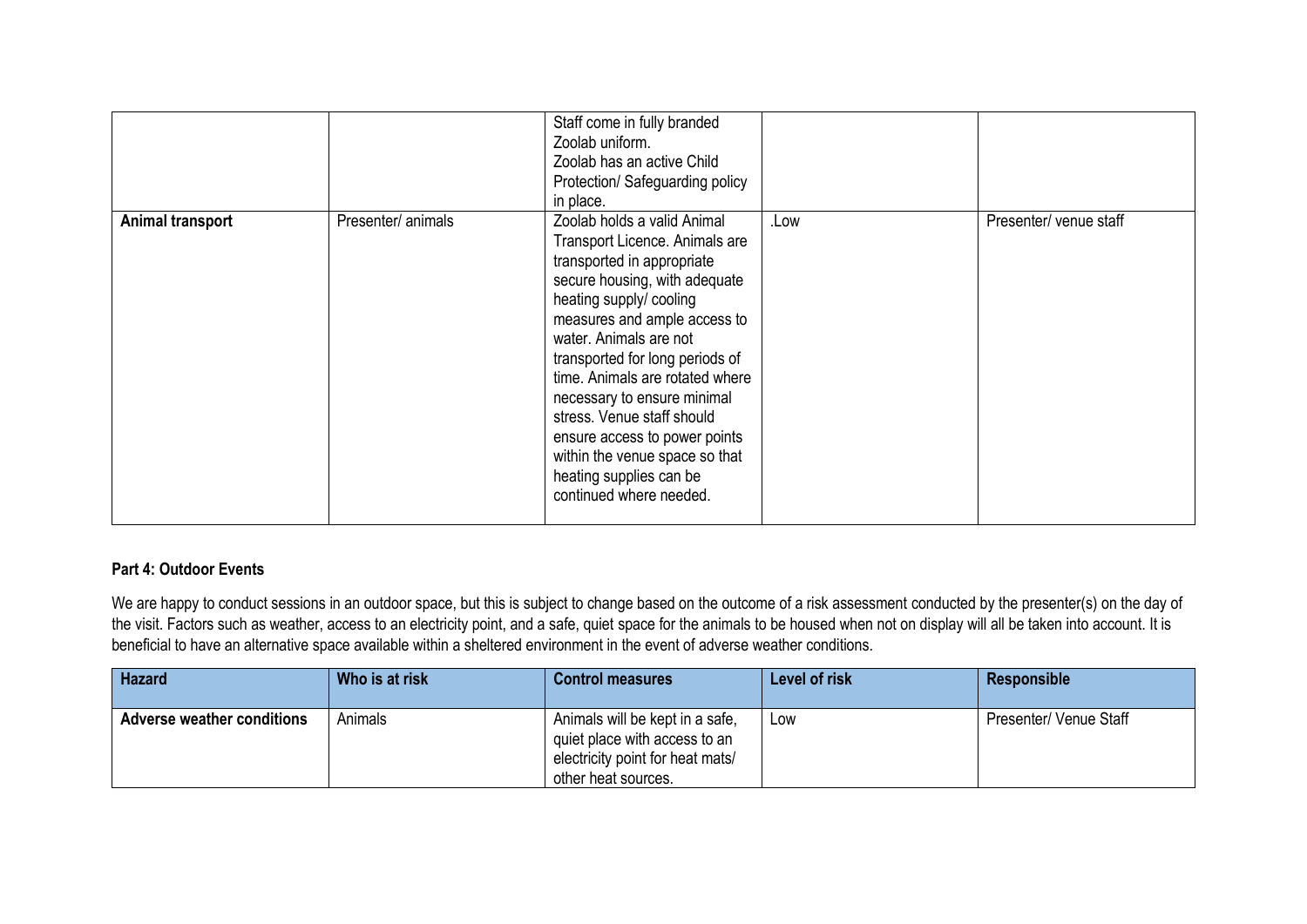| The presenter will conduct a     |
|----------------------------------|
| risk assessment of the required  |
| animal location/ route on the    |
| day to assess factors such as    |
| weather, and if the temperature  |
| is not appropriate for the       |
| animals, an alternative location |
| will be requested.               |
|                                  |
| Temperature too high: Our        |
| presenters are well versed in    |
| dealing with adverse weather     |
| conditions both too hot and too  |
| cold. As our animals are         |
| predominantly exotic, hot        |
| temperatures will not impact     |
| them as much. However it will    |
|                                  |
| impact our ability to bring      |
| mammals on the day, and to       |
| keep them cool and comfortable   |
| throughout the day. We reserve   |
| the right to remove mammals      |
| from our shows if it is deemed   |
| too hot/ forecasted too hot to   |
| travel them/ keep them           |
| comfortable. Presenter will have |
| a temperature gun, as well as    |
| thermometers in the enclosures   |
| for each animal and will         |
| continuously check their         |
| wellbeing throughout the day.    |
| Its important that the animals   |
| are based somewhere with         |
| cover to protect them from the   |
| glare of direct sunlight.        |
|                                  |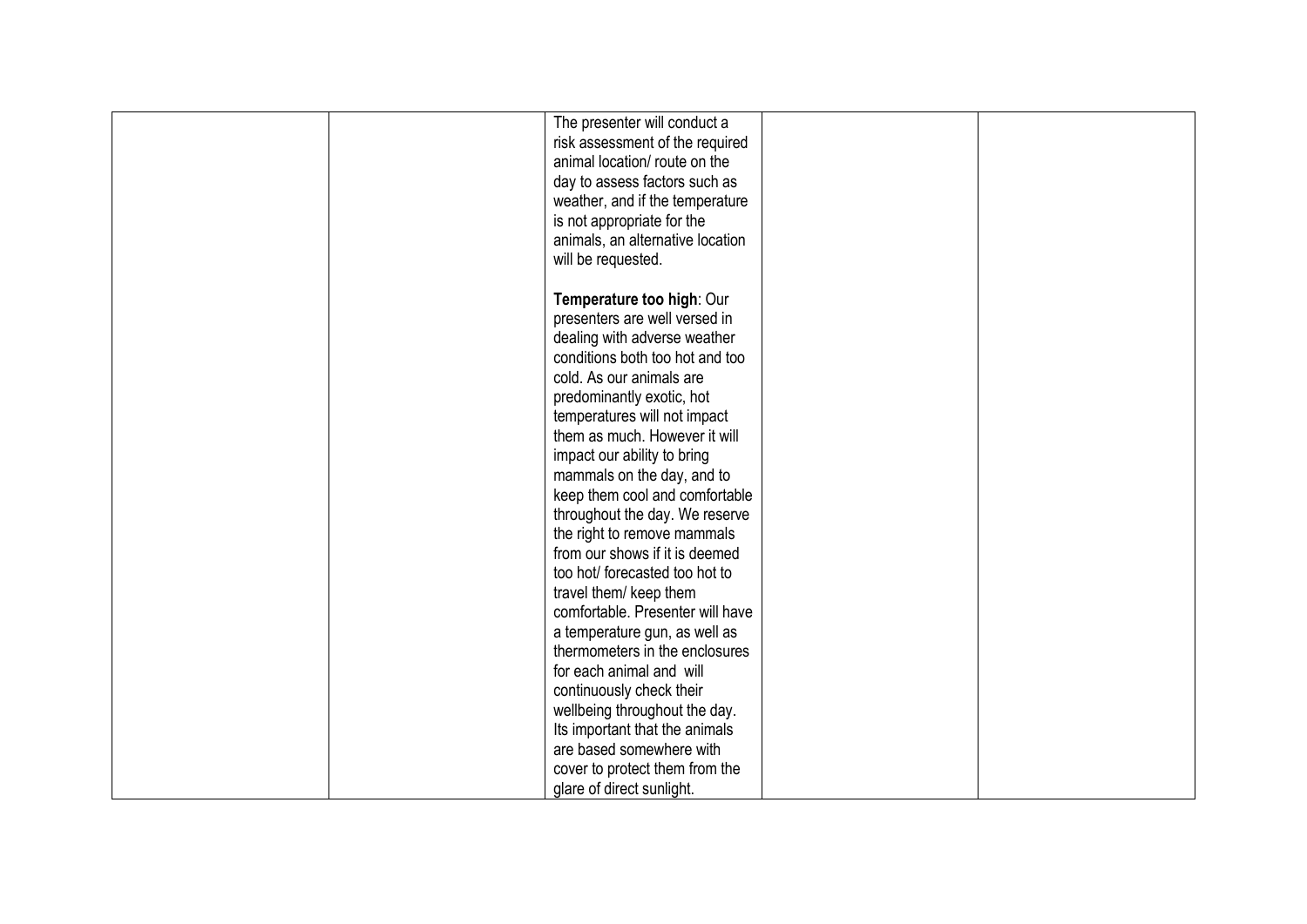|  | Presenter has a temperature                                 |  |
|--|-------------------------------------------------------------|--|
|  | controlled vehicle for the                                  |  |
|  | animals. They will also rotate                              |  |
|  | animals accordingly.                                        |  |
|  |                                                             |  |
|  | Temperature too low: Our                                    |  |
|  | presenters are well versed in                               |  |
|  | dealing with adverse weather                                |  |
|  | conditions both too hot and too                             |  |
|  | cold. As our animals are                                    |  |
|  | predominantly exotic, cold                                  |  |
|  | temperatures can impact them                                |  |
|  |                                                             |  |
|  | greatly. Our presenter will<br>conduct a risk assessment on |  |
|  |                                                             |  |
|  | arrival at the venue, completing                            |  |
|  | a venue checklist and checking                              |  |
|  | temperature. If deemed too low,                             |  |
|  | the venue will be responsible                               |  |
|  | for finding an alternative                                  |  |
|  | location with an appropriate                                |  |
|  | temperature to allow the                                    |  |
|  | animals to be comfortable for                               |  |
|  | the duration of the visit. We                               |  |
|  | reserve the right to remove                                 |  |
|  | animals from our shows if it is                             |  |
|  | deemed too cold/forecast too                                |  |
|  | cold to travel them/ keep them                              |  |
|  | comfortable. Presenter will have                            |  |
|  | a temperature gun, as well as                               |  |
|  | thermometers in the enclosures                              |  |
|  | for each animal and will                                    |  |
|  | continuously check their                                    |  |
|  | wellbeing throughout the day.                               |  |
|  | Its important that the animals                              |  |
|  | are based somewhere with                                    |  |
|  |                                                             |  |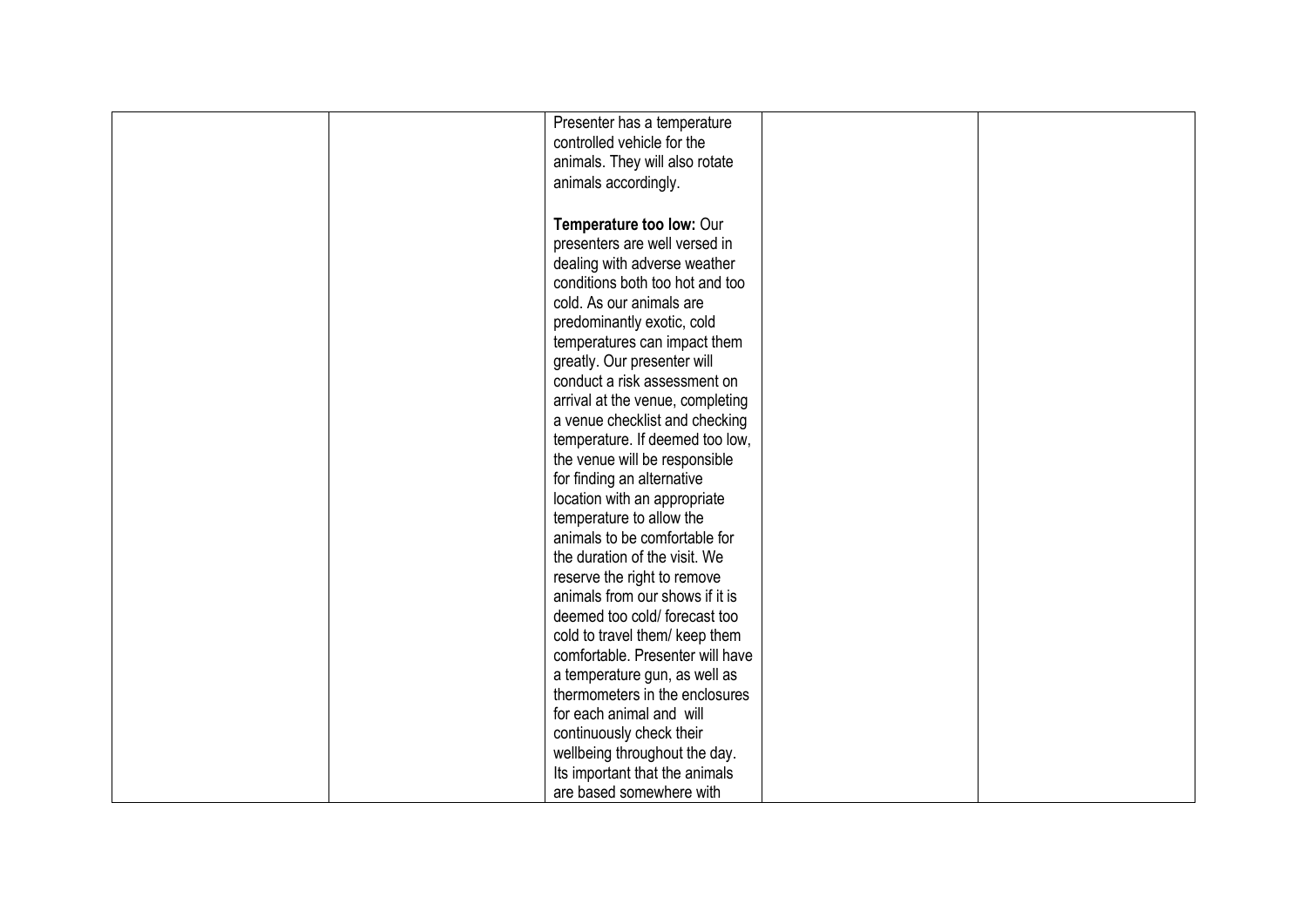|               |                   | cover to protect them from any<br>breeze or adverse weather<br>conditions. Presenter has a<br>temperature controlled vehicle<br>for the animals. They will also<br>rotate animals accordingly.                                                                                                                                                                                                                                                                                                                                                                                                                                                        |     |           |
|---------------|-------------------|-------------------------------------------------------------------------------------------------------------------------------------------------------------------------------------------------------------------------------------------------------------------------------------------------------------------------------------------------------------------------------------------------------------------------------------------------------------------------------------------------------------------------------------------------------------------------------------------------------------------------------------------------------|-----|-----------|
| Animal escape | Animals/ audience | Only 1 animal will be handled<br>per presenter at any one time.<br>The presenter will remain in<br>control of the animal and the<br>public will not be allowed to<br>hold the animal independently.<br>All animal enclosures will be<br>securely locked and the<br>presenter will carry the keys at<br>all times.<br>Animal checks will be<br>completed regularly to ensure<br>all animals are safe, happy and<br>accounted for.<br>The presenter will not leave the<br>animals unattended.<br>In the unlikely event that an<br>animal escapes, the presenter<br>will locate the animal promptly<br>using trained handling and<br>capture techniques. | Low | Presenter |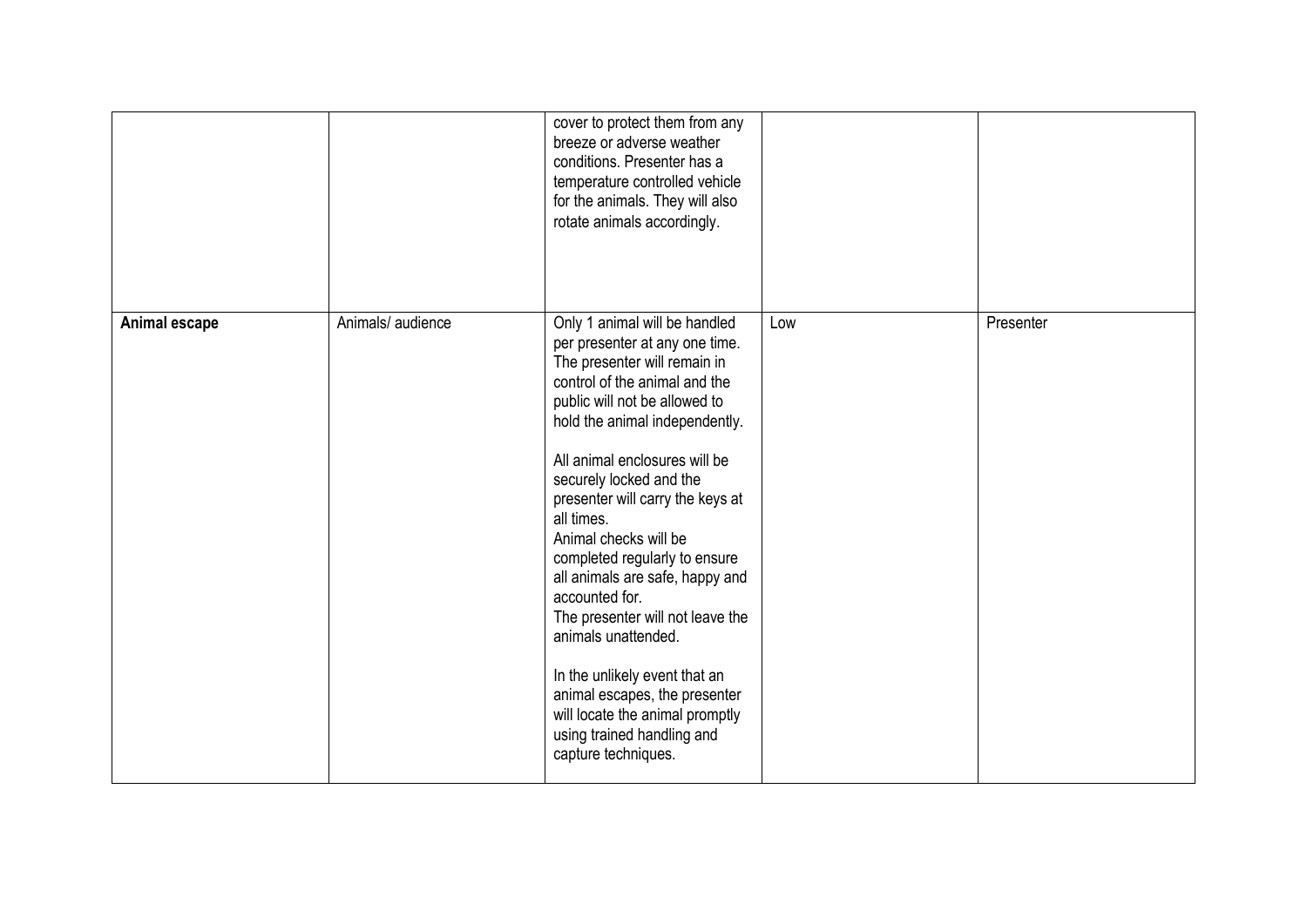| <b>Crowd Control</b> | All | Audiences should be kept to a    |  |
|----------------------|-----|----------------------------------|--|
|                      |     | maximum of 35 per session for    |  |
|                      |     | closed/ seated events (ticketed/ |  |
|                      |     | representative present at entry  |  |
|                      |     | point to control numbers).       |  |
|                      |     | These events are usually         |  |
|                      |     | conducted in an enclosed         |  |
|                      |     | space with structured slots.     |  |
|                      |     | Open events (animals on          |  |
|                      |     | display/ general public access)  |  |
|                      |     | should be controlled by a        |  |
|                      |     | representative from the event.   |  |
|                      |     | In the event that there are too  |  |
|                      |     | many people surrounding the      |  |
|                      |     | display, the presenter should    |  |
|                      |     | cease to display the animals,    |  |
|                      |     | move them to a safe space and    |  |
|                      |     | notify a member of event staff   |  |
|                      |     | who should address the           |  |
|                      |     | overcrowding issues. Once this   |  |
|                      |     | is remedied the display will     |  |
|                      |     | recommence.                      |  |
|                      |     |                                  |  |

#### **Part 5: Online Sessions**

**ZooLab offers a portfolio of online learning resources, from live Zoom sessions to pre-recorded sessions and printable content. These products are available to our existing customer groups, as well as 1-2-1 'live in your living room' sessions, and our Kids Club programme of weekly workshops. As we continue to expand into this new marketplace, it is important to assess the risks associated with remote teaching and a heavier reliance on technology.**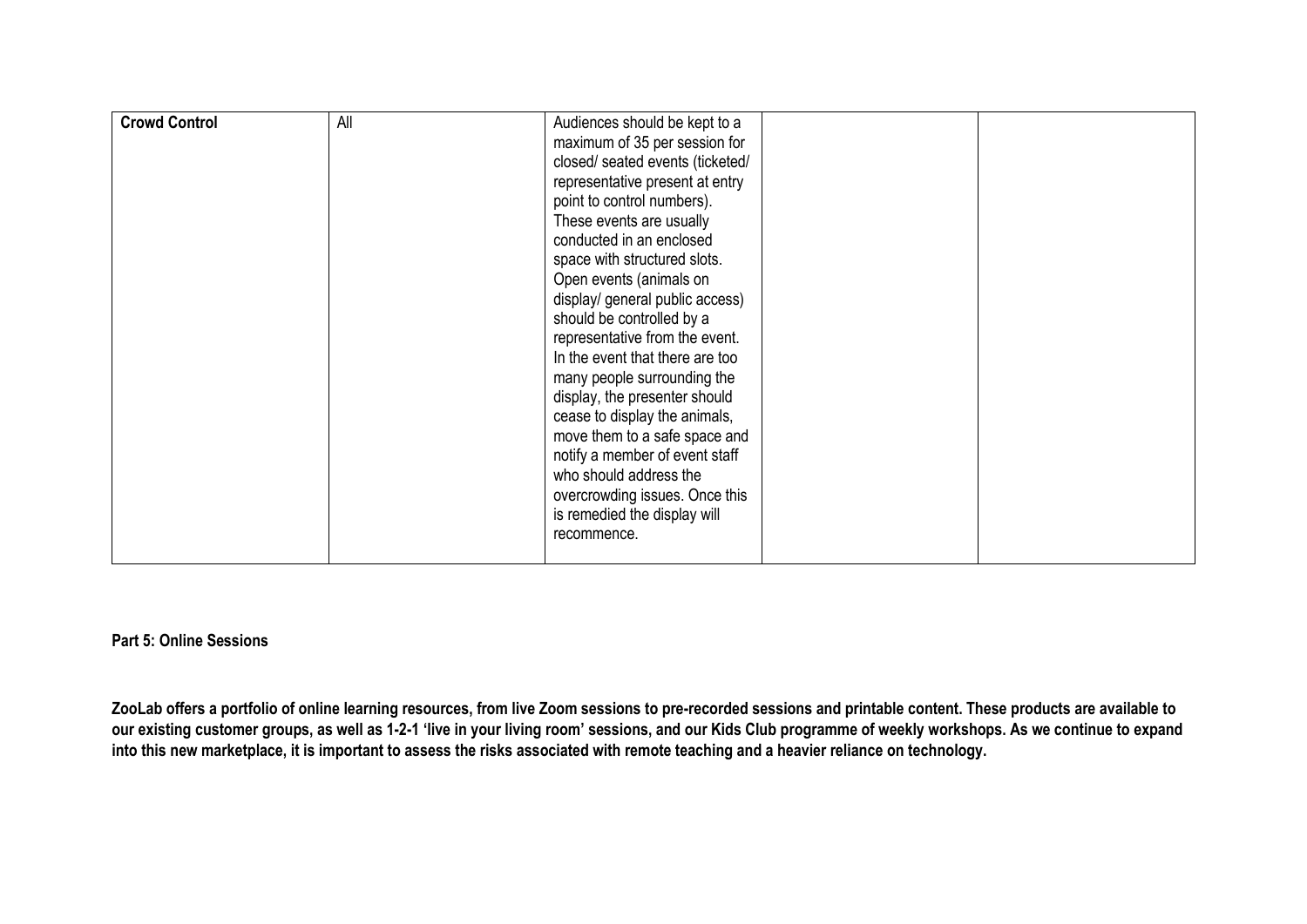| <b>Hazard</b>                  | Who is at risk     | <b>Control measures</b>                                                                                                                                                                                                                                                                                                                                  | Level of risk | <b>Responsible</b> |
|--------------------------------|--------------------|----------------------------------------------------------------------------------------------------------------------------------------------------------------------------------------------------------------------------------------------------------------------------------------------------------------------------------------------------------|---------------|--------------------|
| Safeguarding                   | Customer(s)        | <b>Disclosure and Barring</b><br>Service (DBS) Check<br>All ZooLab presenters are<br>subject to enhanced disclosure<br>checks every 3 years and this<br>will be in place during the<br>current situation regarding the<br>COVID-19 pandemic.                                                                                                             | Low           | ZooLab             |
|                                |                    | <b>Identification</b><br>ZooLab presenters will be<br>required to display a means by<br>they can be identified via a<br>lanyard, either on-screen or<br>actual, at all times during the<br>lesson.                                                                                                                                                       |               |                    |
|                                |                    | <b>Identifying Replacement</b><br><b>Presenters</b><br>In certain cases, it may be<br>necessary to allocate<br>replacement presenters to<br>deliver online sessions. The<br>customer will be notified of this<br>change prior to the session and<br>the replacement presenter will<br>be trained to the same standard<br>holding all relevant paperwork. |               |                    |
| <b>Professional appearance</b> | Presenter/customer | Presenters will wear ZooLab<br>uniform for remote learning.<br>Audience must be appropriately<br>dressed. Anyone who is not<br>fully clothed, or has                                                                                                                                                                                                     | Low           | ZooLab/ Customer   |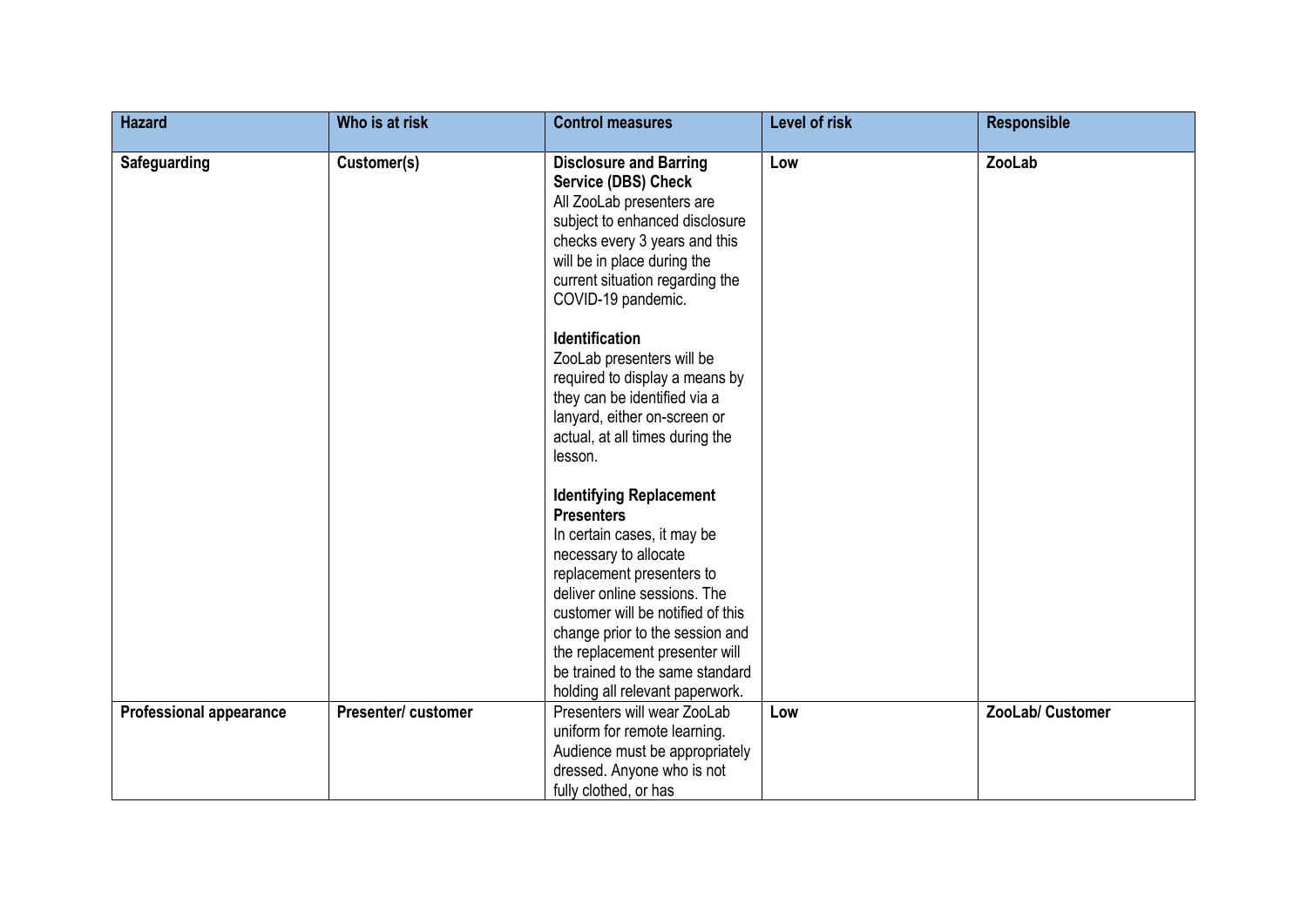|                                  |                     | inappropriate clothing on<br>(offensive for any reason) will<br>be removed from the session<br>immediately, and a member of<br>our support staff will contact via<br>phone to discuss requirements<br>for re-entry into the session.                                                                                                                                                                                                                                                                                                                                                                                                                                                |     |                  |
|----------------------------------|---------------------|-------------------------------------------------------------------------------------------------------------------------------------------------------------------------------------------------------------------------------------------------------------------------------------------------------------------------------------------------------------------------------------------------------------------------------------------------------------------------------------------------------------------------------------------------------------------------------------------------------------------------------------------------------------------------------------|-----|------------------|
| Suitable teaching<br>environment | Presenter/ customer | Suitable environment -<br>Pupils should be in a room with<br>or near an adult so that the<br>adult can hear and see the<br>session taking place and is the<br>responsibility of the parent/carer<br>to ensure this is happening. No<br>personal information should be<br>available within shot.<br><b>Presenters</b> should be in a room<br>where others cannot see or<br>listen in, if this is not possible,<br>then headphones must be<br>worn, and screens angled away<br>towards a wall and away from<br>any other people. Backdrop<br>should be of animal room, or a<br>virtual backdrop should be<br>uploaded. No personal<br>information should be available<br>within shot. | Low | ZooLab/ Customer |
| Communication                    | Presenter/ customer | ZooLab presenters will only<br>undertake communications<br>using ZooLab owned devices,                                                                                                                                                                                                                                                                                                                                                                                                                                                                                                                                                                                              | Low | ZooLab/ Customer |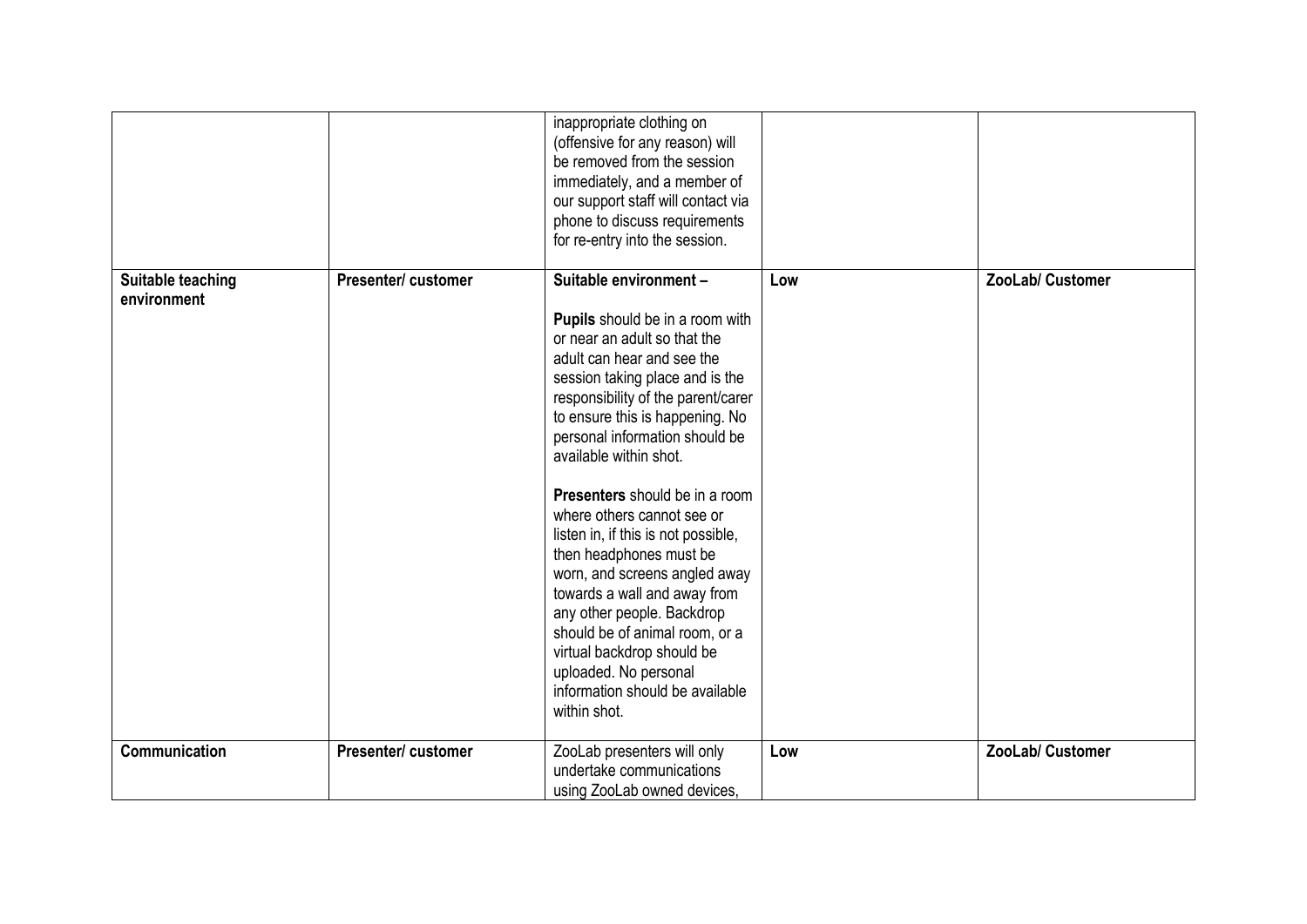|  | which have the appropriate anti- |  |
|--|----------------------------------|--|
|  | virus and security software in   |  |
|  | place.                           |  |
|  | Audience members should          |  |
|  | ensure any devices used have     |  |
|  | the appropriate software         |  |
|  | uploaded.                        |  |
|  |                                  |  |
|  |                                  |  |
|  | Under no circumstances should    |  |
|  | teachers or audience members     |  |
|  | personal contacts be shared      |  |
|  | and the use of social media or   |  |
|  | any way of communicating         |  |
|  | other than the above-mentioned   |  |
|  | methods through unofficial       |  |
|  | channels is strictly prohibited. |  |
|  |                                  |  |
|  | Private chat or sharing of       |  |
|  |                                  |  |
|  | images between audience          |  |
|  | members and teachers are         |  |
|  | unacceptable. All ZooLab         |  |
|  | devices will be monitored        |  |
|  | remotely by our support team     |  |
|  | including content, pictures and  |  |
|  | videos saved to the device.      |  |
|  |                                  |  |
|  | Zoom is ZooLab's preferred       |  |
|  | online platform. It must only be |  |
|  | used during scheduled lesson     |  |
|  | or meeting times. Neither        |  |
|  | presenter or audience should     |  |
|  |                                  |  |
|  | use this as a means of           |  |
|  | contacting the other party       |  |
|  | outside of scheduled lesson      |  |
|  | times.                           |  |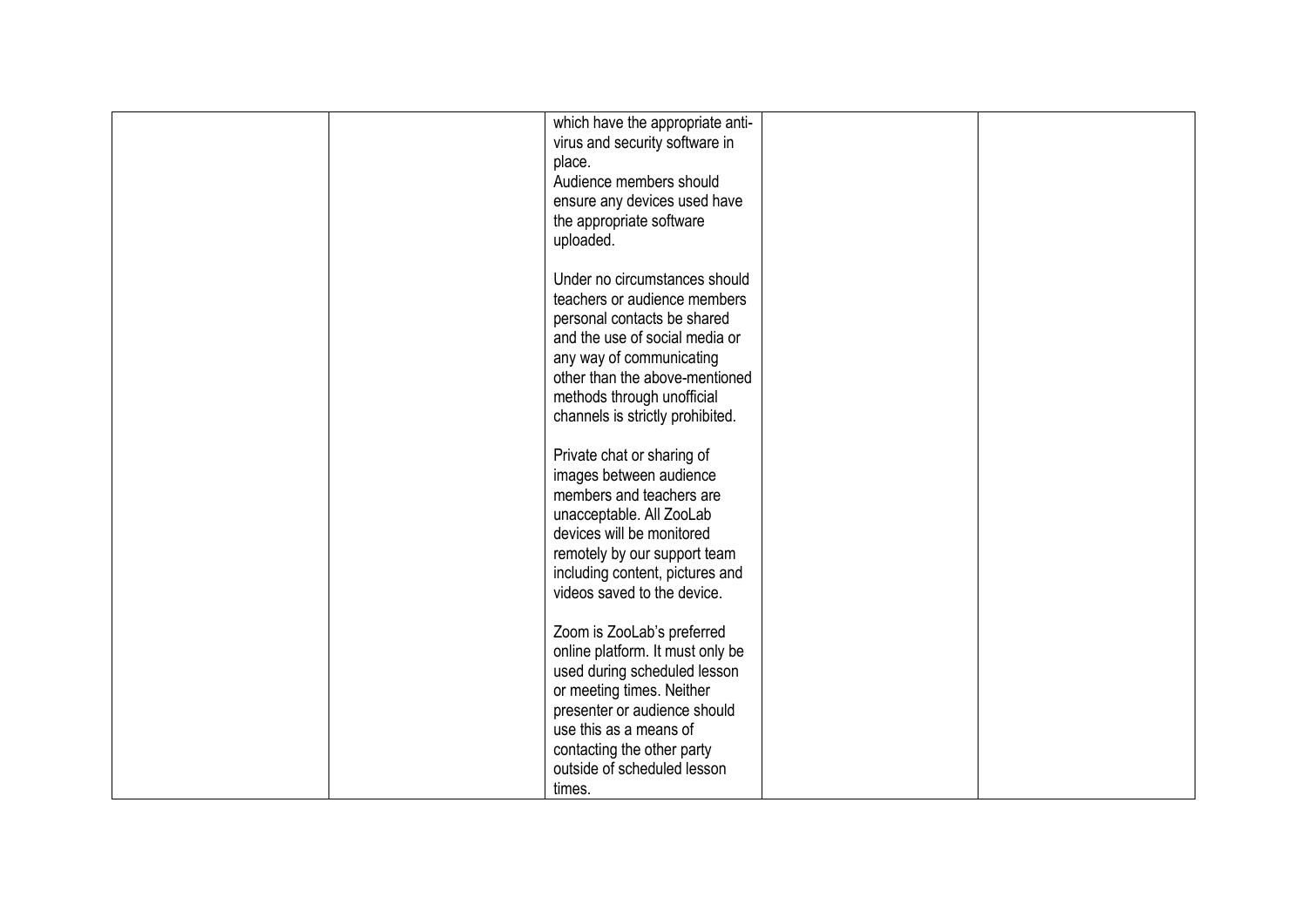|                             |                     | All Zoom sessions have a<br>unique access code which will<br>become inactive after session is<br>finished.                                                                                                                                                                                                                                                                                                                                                                                                                                                                   |     |                  |
|-----------------------------|---------------------|------------------------------------------------------------------------------------------------------------------------------------------------------------------------------------------------------------------------------------------------------------------------------------------------------------------------------------------------------------------------------------------------------------------------------------------------------------------------------------------------------------------------------------------------------------------------------|-----|------------------|
| <b>Appropriate Language</b> | Presenter/ customer | The content and language of<br>messages must at all times be<br>professional by all parties<br>concerned, including family<br>members. Presenters will<br>advise parents if they need to<br>contact them to use formal<br>channels.<br>The presenter reserves the right<br>to remove someone from a<br>session due to use of<br>inappropriate language and/ or<br>gestures. Similarly the customer<br>has the right to depart a session<br>if they experience anything<br>similar, but must contact our<br>customer support team<br>immediately to discuss their<br>concern. | Low | ZooLab/ Customer |
| <b>Adult supervision</b>    | Presenter/ customer | Presenters must always confirm<br>at the start of each lesson that<br>an adult is in close proximity to<br>the student.                                                                                                                                                                                                                                                                                                                                                                                                                                                      | Low | ZooLab/ Customer |
| Fears and phobias           | <b>Customer</b>     | Customer must inform us of any<br>fears/ phobias regarding our<br>animals prior to the session                                                                                                                                                                                                                                                                                                                                                                                                                                                                               | Low | <b>Customer</b>  |